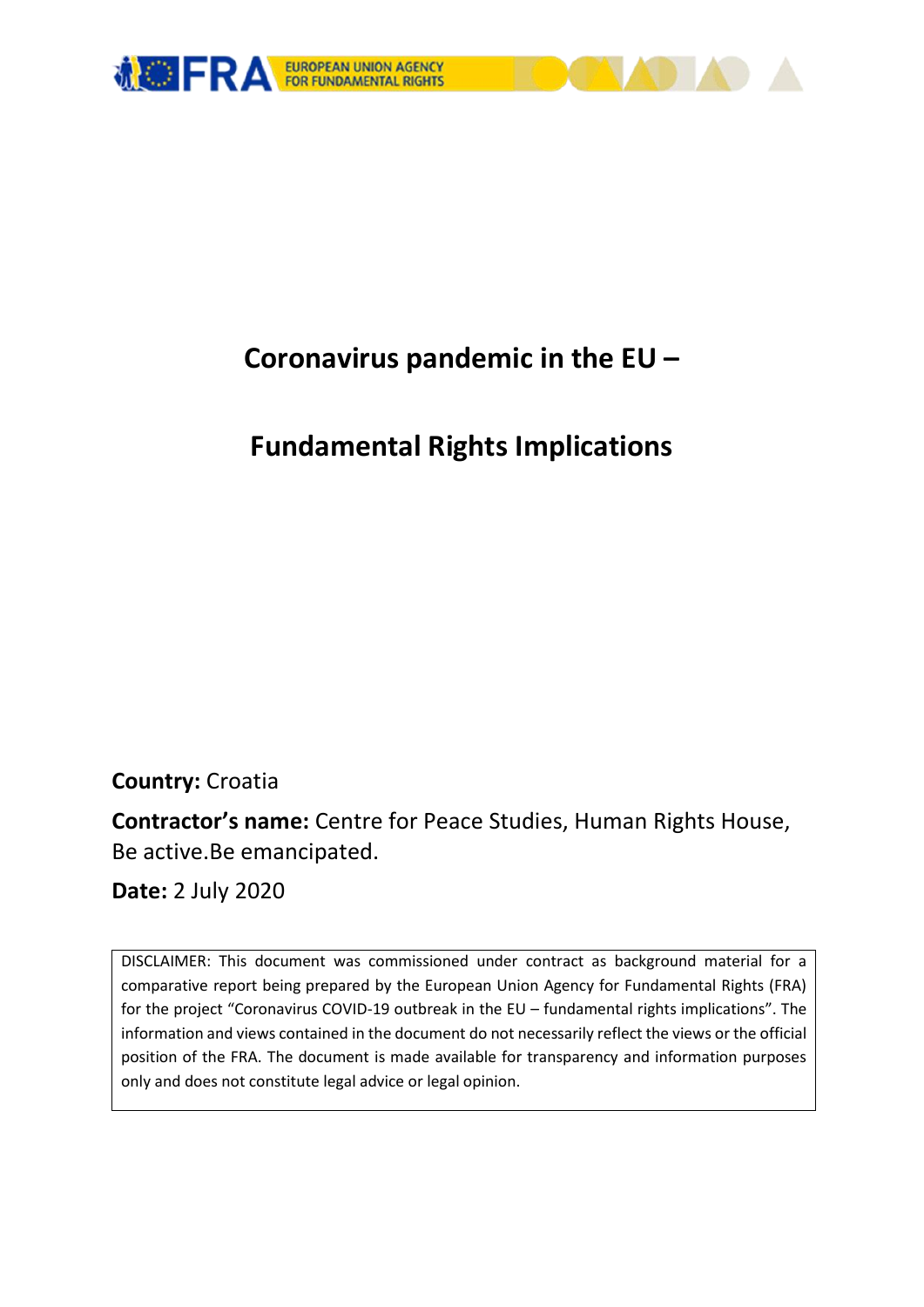# **1 Measures taken by government/public authorities**

## **1.1 Emergency laws/states of emergency**

Following the information provided in the previous report, on 29 June 2020, the public was [informed](http://hr.n1info.com/Vijesti/a521844/Suci-USUD-a-traze-pokretanje-postupka-po-sluzbenoj-duznosti-o-odlukama-Stozera.html) that two constitutional judges of the Constitutional Court of the Republic of Croatia proposed the initiation of proceedings to review the constitutionality of legal changes and decisions made by the Civil Protection Headquarters during the corona crisis. By 25 June 2020, the Constitutional Court had received a total of 27 proposals for the review of constitutionality, of which 8 related to the review of the constitutionality of laws and 19 regarding the review of the constitutionality of other regulations. The Constitutional Court requested information and observations from the Government.<sup>1</sup> The decision to initiate proceedings ex officio will be decided at a session of the Court.

Deputy Prime Minister, Minister of the Interior and Director of the National Civil Protection Headquarters Davor Božinović stated that the decisions and measures of the Headquarters and the Government regarding the coronavirus were in accordance with the Constitution and laws, and that he saw no problem in initiating a review of the constitutionality. $2$ 

On 29 June, State Electoral Commission<sup>3</sup> banned the possibility of voting from home for those infected with the coronavirus, while at the same time allowing it to people in self-isolation because of suspected COVID-19 who are also at risk. The CSO Gong warned<sup>4</sup> that this is a denial of fundamental political and constitutional law. The infection could theoretically be spread by those in self-isolation, so the question arises whether in this case the rights of the infected were unreasonably limited. Gong states that the public should know on the basis of which law the right to vote was taken away from those infected with coronavirus, given that Croatian regulations do not know the category of deprivation of the right to vote, so there is no defined procedure for depriving someone of that right. 5

1

 $1$  N1 portal, Judges of the Constitutional Court request the initiation of proceedings ex officio on the decisions of the Headquarters, published on 29 June 2020, available at: [http://hr.n1info.com/Vijesti/a521844/Suci-](http://hr.n1info.com/Vijesti/a521844/Suci-USUD-a-traze-pokretanje-postupka-po-sluzbenoj-duznosti-o-odlukama-Stozera.html)[USUD-a-traze-pokretanje-postupka-po-sluzbenoj-duznosti-o-odlukama-Stozera.html](http://hr.n1info.com/Vijesti/a521844/Suci-USUD-a-traze-pokretanje-postupka-po-sluzbenoj-duznosti-o-odlukama-Stozera.html)

<sup>&</sup>lt;sup>2</sup> Government of the Republic of Croatia, Božinović: Decisions of the Headquarters and the Government in accordance with the Constitution and the law (Božinović: Odluke Stožera i Vlade u skladu s Ustavom i zakonom), published on 29 June 2020, available at: [https://vlada.gov.hr/vijesti/bozinovic-odluke-stozera-i](https://vlada.gov.hr/vijesti/bozinovic-odluke-stozera-i-vlade-u-skladu-s-ustavom-i-zakonom/29873)[vlade-u-skladu-s-ustavom-i-zakonom/29873](https://vlada.gov.hr/vijesti/bozinovic-odluke-stozera-i-vlade-u-skladu-s-ustavom-i-zakonom/29873)

<sup>&</sup>lt;sup>3</sup> State Electoral Commission of the Republic of Croatia, Technical Instruction of the State Electoral Commission prepared in cooperation with the Croatian Institute of Public Health: Voting on election day and ensuring epidemiological protection of all participants at polling stations, published on 29 June 2020, available at: [https://www.izbori.hr/site/UserDocsImages/2020/Izbori\\_za\\_zastupnike\\_u\\_HS/Biracki\\_odbori/Upute](https://www.izbori.hr/site/UserDocsImages/2020/Izbori_za_zastupnike_u_HS/Biracki_odbori/Upute-izborni_dan_Bm.pdf)[izborni\\_dan\\_Bm.pdf](https://www.izbori.hr/site/UserDocsImages/2020/Izbori_za_zastupnike_u_HS/Biracki_odbori/Upute-izborni_dan_Bm.pdf)

 $4$  Croatia, Gong, Infected by the coronavirus denied the right to vote, published on 30 June 2020, available at: <https://www.gong.hr/hr/izborni-sustav/biracko-pravo/zarazenima-od-koronavirusa-uskraceno-je-biracko-pr/> <sup>5</sup> Ministry of Administration of the Republic of Croatia, Who has the right to vote in the Republic of Croatia?,

available at:<https://uprava.gov.hr/tko-ima-biracko-pravo-u-republici-hrvatskoj/12723>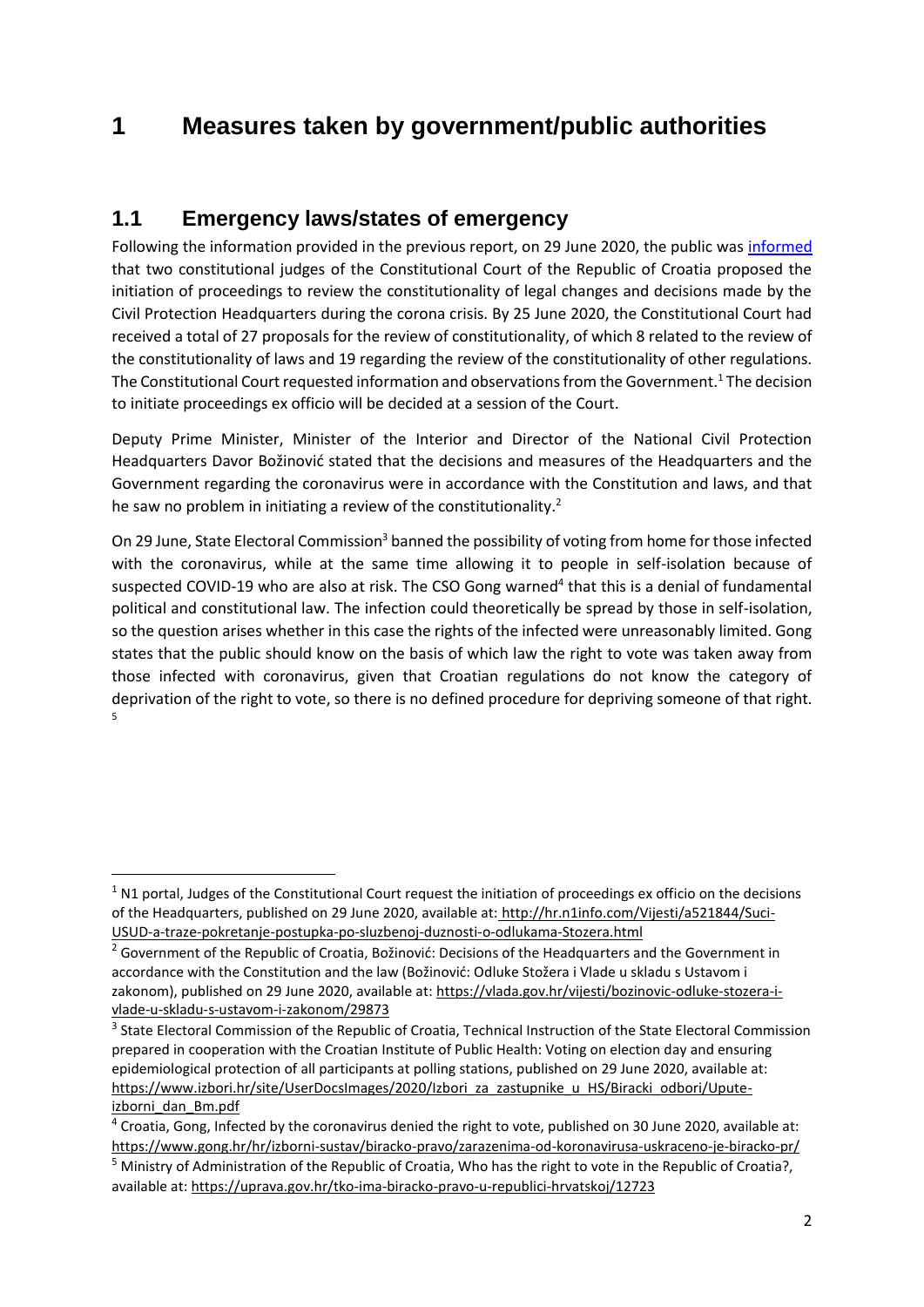On 1 July, 54 new cases were recorded in the last 24 hours, so the number of currently ill (active cases) in Croatia is 568. Another 80 people are being treated, with two patients on a respirator. In the last 24 hours, 1352 people were tested.<sup>6</sup>

# **1.2 Measures affecting the general population**

#### **1.2.1 Social distancing**

**.** 

On 27 May, the Civil Protection Headquarters published the *Decision on amendments to the Decision on the necessary measures to limit social gatherings, work in the trade, service trade and holding of sports and cultural events for the duration of the declared epidemic disease Covid-19*<sup>7</sup> . According to this decision, the ban on public events and gatherings with more than 40 people is lifted, and the number of people who can be present at certain public events and gatherings is determined by the recommendations and instructions of the Croatian Institute of Public Health, together with other antiepidemic measures. Sports competitions are held without the presence of spectators, from 30 May in the open air and from 13 June indoors. The Civil Protection Headquarters has passed a Decision<sup>8</sup> which, as of 15 June, given the good epidemiological situation, enables the holding of sports competitions in the presence of spectators. The Croatian Institute of Public Health published recommendations on how spectators will be able to attend sports competitions: on 13 June the Recommendation for holding outdoor sports competitions in the presence of the audience<sup>9</sup>, and on 17 June the Recommendation for holding indoor sports competitions in the presence of the audience.<sup>10</sup> Both contain recommendations for spatial-organizational conditions of the facility; space hygiene, recommendations for users, athletes and employees of the facility; spectators; and food and beverage consumption areas.

Following the escalation of the epidemic that started mid-June, after a 3-week period of decrease (including only three new cases from 31 May until 10 June), as some of the new cases were associated with nightclubs, on 26 June, the Government issued a Decision on control of compliance with the Recommendation for the prevention of infection with COVID-19 in the catering industry of

 $<sup>6</sup>$  koronavirus.hr, 54 new cases in the last 24 hours, in hospitals a total of 80 people, published on 1 July,</sup> available at: [https://www.koronavirus.hr/najnovije/52-nova-slucaja-u-posljednja-24-sata-u-bolnicama](https://www.koronavirus.hr/najnovije/52-nova-slucaja-u-posljednja-24-sata-u-bolnicama-ukupno-75-osoba/35)[ukupno-75-osoba/35](https://www.koronavirus.hr/najnovije/52-nova-slucaja-u-posljednja-24-sata-u-bolnicama-ukupno-75-osoba/35)

 $<sup>7</sup>$  Civil Protection Headquarters, Decision on amendments to the Decision on the necessary measures to limit</sup> social gatherings, work in the trade, service trade and holding of sports and cultural events for the duration of the declared epidemic disease Covid-19, 27 May 2020, available at: [https://civilna-](https://civilna-zastita.gov.hr/UserDocsImages/CIVILNA%20ZA%C5%A0TITA/PDF_ZA%20WEB/Odluka%20-%20mjere%20dru%C5%A1tvena%20okupljanja%20-%205.%20izmjena.pdf)

[zastita.gov.hr/UserDocsImages/CIVILNA%20ZA%C5%A0TITA/PDF\\_ZA%20WEB/Odluka%20-](https://civilna-zastita.gov.hr/UserDocsImages/CIVILNA%20ZA%C5%A0TITA/PDF_ZA%20WEB/Odluka%20-%20mjere%20dru%C5%A1tvena%20okupljanja%20-%205.%20izmjena.pdf)

[<sup>%20</sup>mjere%20dru%C5%A1tvena%20okupljanja%20-%205.%20izmjena.pdf](https://civilna-zastita.gov.hr/UserDocsImages/CIVILNA%20ZA%C5%A0TITA/PDF_ZA%20WEB/Odluka%20-%20mjere%20dru%C5%A1tvena%20okupljanja%20-%205.%20izmjena.pdf)

<sup>&</sup>lt;sup>8</sup> Civil Protection Headquarters, Decision on amendments to the Decision on the necessary measures to limit social gatherings, work in the trade, service trade and holding of sports and cultural events for the duration of the declared epidemic disease Covid-19, 9 June 2020, available at[: https://civilna-](https://civilna-zastita.gov.hr/UserDocsImages/CIVILNA%20ZA%C5%A0TITA/PDF_ZA%20WEB/Odluka%20o%20nu%C5%BEnim%20mjerama%20ograni%C4%8Davanja...%20-%206.%20izmjena.pdf)

[zastita.gov.hr/UserDocsImages/CIVILNA%20ZA%C5%A0TITA/PDF\\_ZA%20WEB/Odluka%20o%20nu%C5%BEnim](https://civilna-zastita.gov.hr/UserDocsImages/CIVILNA%20ZA%C5%A0TITA/PDF_ZA%20WEB/Odluka%20o%20nu%C5%BEnim%20mjerama%20ograni%C4%8Davanja...%20-%206.%20izmjena.pdf) [%20mjerama%20ograni%C4%8Davanja...%20-%206.%20izmjena.pdf](https://civilna-zastita.gov.hr/UserDocsImages/CIVILNA%20ZA%C5%A0TITA/PDF_ZA%20WEB/Odluka%20o%20nu%C5%BEnim%20mjerama%20ograni%C4%8Davanja...%20-%206.%20izmjena.pdf)

<sup>9</sup> Croatian Institute of Public Health, Recommendation for holding outdoor sports competitions in the presence of the audience, 13 June 2020, available at: [https://www.hzjz.hr/wp-](https://www.hzjz.hr/wp-content/uploads/2020/03/Preporuke_za_sportska_natjecanja_otvoreno_13_06.pdf)

[content/uploads/2020/03/Preporuke\\_za\\_sportska\\_natjecanja\\_otvoreno\\_13\\_06.pdf](https://www.hzjz.hr/wp-content/uploads/2020/03/Preporuke_za_sportska_natjecanja_otvoreno_13_06.pdf)

 $10$  Croatian Institute of Public Health, Recommendation for holding indoor sports competitions in the presence of the audience, 17 June 2020 , available at: [https://www.hzjz.hr/wp-](https://www.hzjz.hr/wp-content/uploads/2020/03/Preporuka_za_sportska_natjecanja_u_zatvorenim_objektima_uz_gledateljstvo-1.pdf)

content/uploads/2020/03/Preporuka za sportska natjecanja u zatvorenim objektima uz gledateljstvo-[1.pdf](https://www.hzjz.hr/wp-content/uploads/2020/03/Preporuka_za_sportska_natjecanja_u_zatvorenim_objektima_uz_gledateljstvo-1.pdf)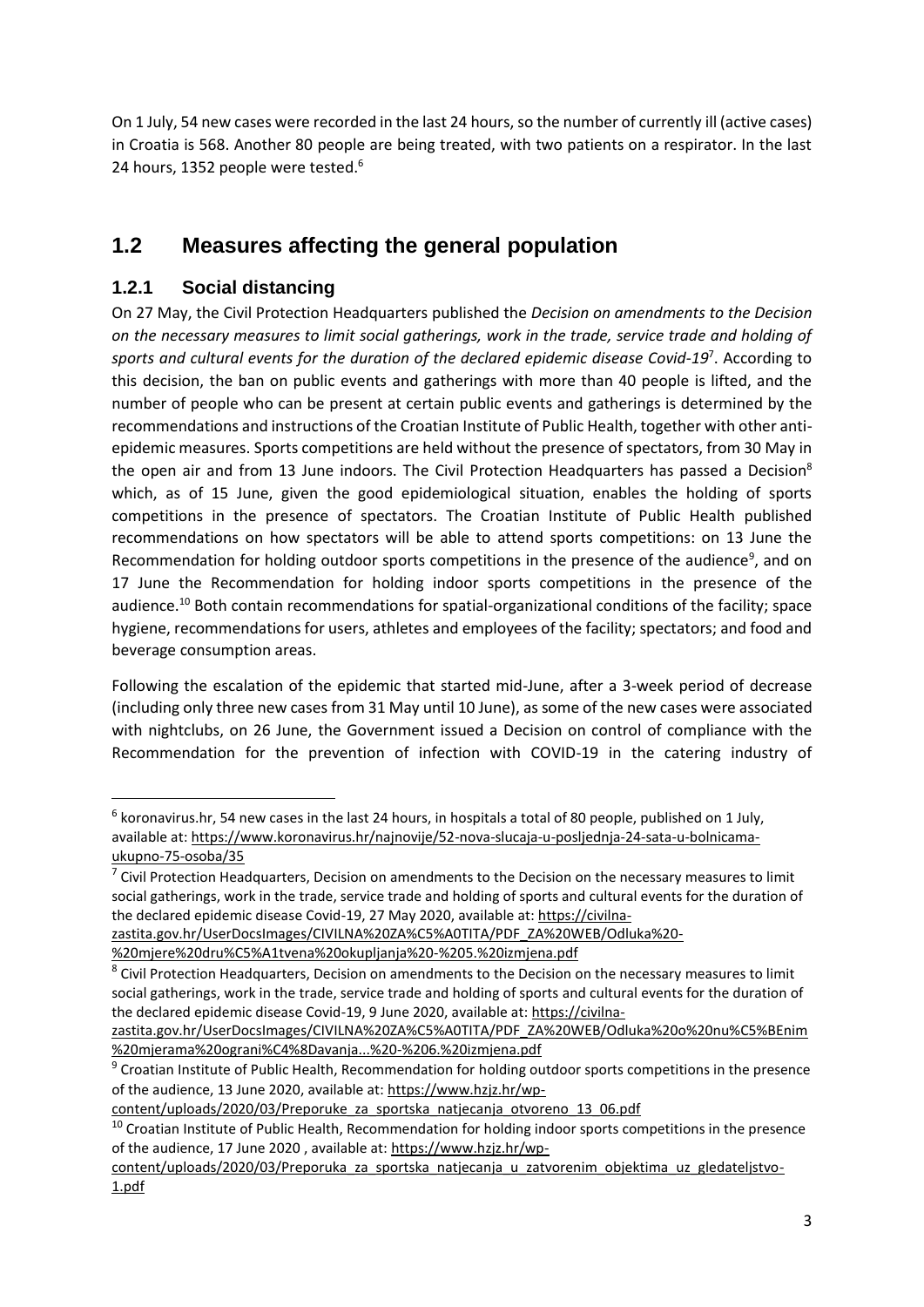nightclubs<sup>11</sup>. The control of compliance with the Recommendation is introduced and will be carried out by teams that include a Civil Protection Headquarters inspector and a police officer, coordinated by heads of regional Civil Protection offices. Control teams will check whether the notices on hygienic measures and social distancing measures are visible at the entrance; whether the sanitizers and notice of obligation to disinfect hands are provided; whether the prescribed physical distance is maintained; whether the nightclub adheres to the limits of the total number of visitors; and whether the ban of using a dance floor for dance is respected. The team is obliged to warn the responsible person to immediately correct the omission. In case of repeated omissions, the sanctions will be imposed.

According to the Article 75 of the Law on the Protection of the Population from Infectious Diseases<sup>12</sup>, a legal entity could be fined for a misdemeanour offense in the amount of HRK 30.000-80.000 if it does not implement general measures to prevent and control infectious diseases.

According to the Article 76a of the Law on the Protection of the Population from Infectious Diseases<sup>13</sup>, a person could be fined for a misdemeanour offense in the amount of HRK 8.000-15.000 if the person fails to comply with a safety measure of self-isolation and placing in quarantine. For any violation of these provisions, the sanitary inspector of the State Inspectorate may, on the spot, collect a fine in the amount of HRK 5.000. The violation of self-isolation measures is controlled by the Ministry of the Interior which passes on the information to the State Inspectorate and inspectors then file misdemeanour warrants.<sup>14</sup>

#### **1.2.2 Education**

**.** 

In June, the *Instructions for the prevention and suppression of the COVID-19 epidemic related to the work of preschool facilities and classroom teaching from 1st to 4th grade, special class divisions and work with children with disabilities who have a teaching assistant<sup>15</sup>*, published by the Croatian Croatian Institute of Public Health on 20 May, still apply.

The instructions were followed by an amendment on 5 June<sup>16</sup>, alleviating certain measures. The use of disinfectants for hand sanitizing among children is now limited to 2-3 times a day, while soap and water are preferred. All didactic equipment and toys, including those brought from home, can be used in both outdoor and indoor spaces of the school premises. Parents are now allowed to accompany their children into school facilities.

<sup>&</sup>lt;sup>11</sup> Civil Protection Headquarters, Decision on control of compliance with the Recommendation for the prevention of infection with COVID-19 in the catering industry of nightclubs, 26 June 2020, available at: [https://civilna-zastita.gov.hr/UserDocsImages/CIVILNA%20ZA%C5%A0TITA/PDF\\_ZA%20WEB/Odluka%20-](https://civilna-zastita.gov.hr/UserDocsImages/CIVILNA%20ZA%C5%A0TITA/PDF_ZA%20WEB/Odluka%20-%20no%C4%87ni%20klub.%20docx.pdf) [%20no%C4%87ni%20klub.%20docx.pdf](https://civilna-zastita.gov.hr/UserDocsImages/CIVILNA%20ZA%C5%A0TITA/PDF_ZA%20WEB/Odluka%20-%20no%C4%87ni%20klub.%20docx.pdf)

<sup>&</sup>lt;sup>12</sup> Republic of Croatia, Law on the Protection of the Population from Infectious Diseases (OG 79/07, 113/08, 43/09, 130/17, 47/20), Article 76.

<sup>&</sup>lt;sup>13</sup> Republic of Croatia, Law on the Protection of the Population from Infectious Diseases (OG 79/07, 113/08, 43/09, 130/17, 47/20), Article 76.a and 79.

<sup>&</sup>lt;sup>14</sup> T-portal news, Police have a new information system that enables the control of self-isolation measures. We asked how it functions, 16 March 2020, available at: : [https://www.tportal.hr/tehno/clanak/policija-ima-novi](https://www.tportal.hr/tehno/clanak/policija-ima-novi-informacijski-sustav-koji-im-omogucava-kontrolu-mjera-samoizolacije-pitali-smo-kako-on-funkcionira-foto-20200316)[informacijski-sustav-koji-im-omogucava-kontrolu-mjera-samoizolacije-pitali-smo-kako-on-funkcionira-foto-](https://www.tportal.hr/tehno/clanak/policija-ima-novi-informacijski-sustav-koji-im-omogucava-kontrolu-mjera-samoizolacije-pitali-smo-kako-on-funkcionira-foto-20200316)[20200316](https://www.tportal.hr/tehno/clanak/policija-ima-novi-informacijski-sustav-koji-im-omogucava-kontrolu-mjera-samoizolacije-pitali-smo-kako-on-funkcionira-foto-20200316) 

<sup>15</sup> Croatia, Croatian Institute of Public Health, published on 20 May, available at: [https://www.hzjz.hr/wp](https://www.hzjz.hr/wp-content/uploads/2020/03/Upute_vrtici_skole.pdf)[content/uploads/2020/03/Upute\\_vrtici\\_skole.pdf](https://www.hzjz.hr/wp-content/uploads/2020/03/Upute_vrtici_skole.pdf)

<sup>16</sup> Croatia, Croatian Institute of Public Health, published on 5 June, available at: [https://mzo.gov.hr/UserDocsImages//dokumenti/Vijesti/2020//Izmjena%20i%20dopuna%20uputa%20HZJZ](https://mzo.gov.hr/UserDocsImages/dokumenti/Vijesti/2020/Izmjena%20i%20dopuna%20uputa%20HZJZ-a%20te%20dodatne%20preporuke%20za%20djecje%20vrtice%20i%20skole.pdf)[a%20te%20dodatne%20preporuke%20za%20djecje%20vrtice%20i%20skole.pdf](https://mzo.gov.hr/UserDocsImages/dokumenti/Vijesti/2020/Izmjena%20i%20dopuna%20uputa%20HZJZ-a%20te%20dodatne%20preporuke%20za%20djecje%20vrtice%20i%20skole.pdf)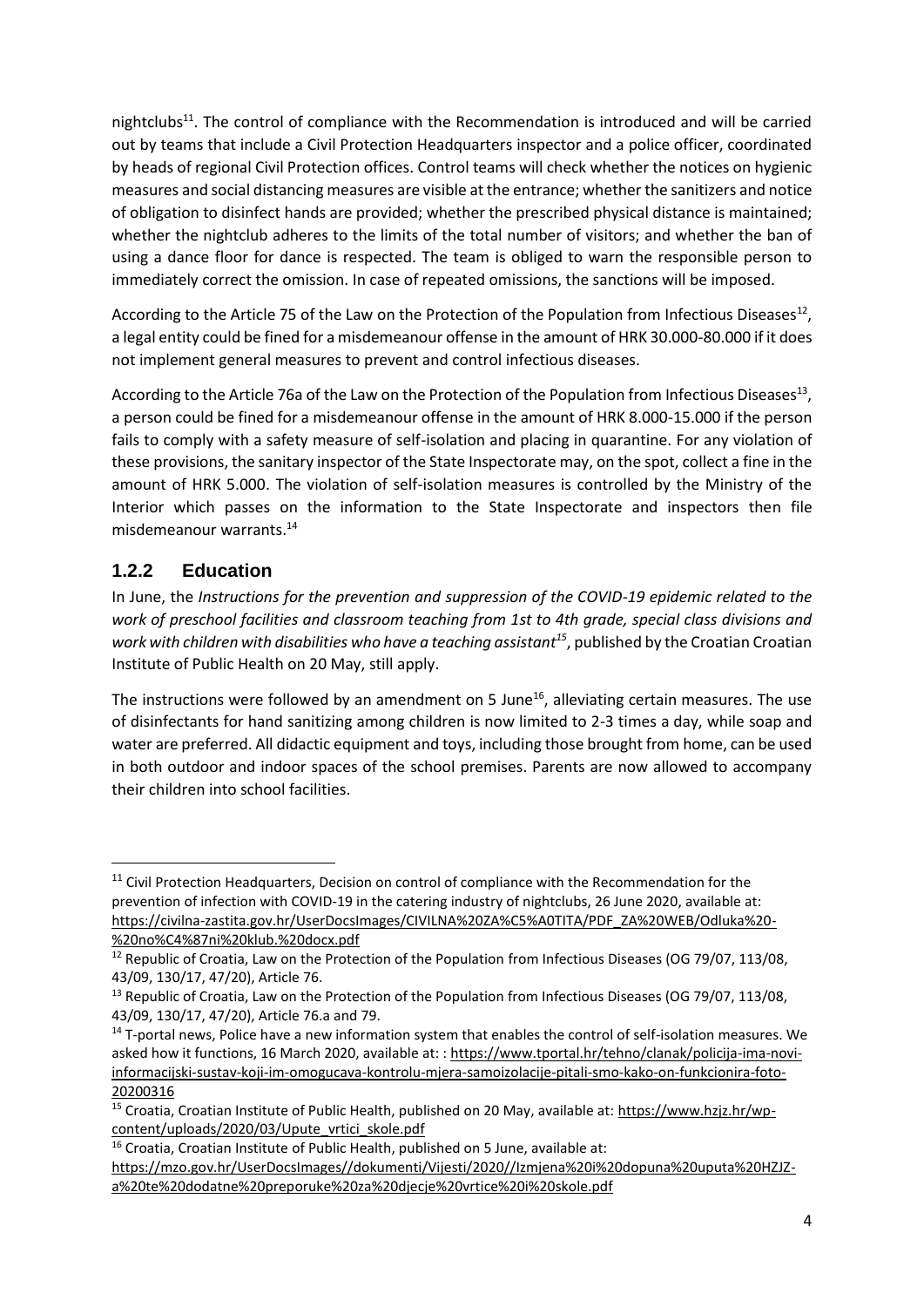School is attended by lower-grade pupils in groups of 10-15 children, while upper-grade pupils are finishing the school year online, according to the aforementioned instructions. The school year ends on 26 June for most pupils, with the exception of high school graduates, who finished the year on 29 May<sup>17</sup> and are taking State Matura graduation exams until 3 July<sup>18</sup>. Access to State Matura is granted to pupils living outside of Croatia, while pupils infected with COVID-19 and those in self-isolation will be taking state exams in the fall term<sup>19</sup>. No significant incidents regarding state exams and COVID-19 have been reported in June. On 10 June, the Croatian Institute of Public Health published Instructions for the prevention and control of the COVID-19 epidemic related to the operation of schools in correcting negative grades and extended teaching<sup>20</sup>, a framework which regulates these specific forms of school work which take place during summer holidays, in line with the instructions published on 20 May.

For the following school year, the Ministry of Science and Education published an *Action plan for distance learning*<sup>21</sup>, presenting three possible models depending on the epidemiological situation: the first model is based on classroom learning with brief periods of distance learning for all school children and university students, the second model combines distance learning for most pupils and classroom learning for certain groups of children (primarily lower-grade children), while the third model is based on distance learning. On 8 June, the Ministry of Science and Education announced the decision to finance additional learning materials for primary school children from households which receive social assistance, as well as mandatory school books for secondary school children with the same status, in the school year 2020/2021<sup>22</sup>.

#### **1.2.3 Work**

**.** 

On 7 June, following the favourable epidemiological situation, the Civil Protection Headquarters of the Republic of Croatia passed a Decision amending the Decision on working hours and the manner of operation of trade activities during the declared epidemic of the COVID-19 disease. The Headquarters recommendation to regularly clean and disinfect the store premises remains active in accordance with the recommendations and instructions of the Croatian Institute of Public Health.<sup>23</sup>

Given the renewed increase in the number of infected people in the second half of June, the Croatian Institute of Public Health issued Instructions for healthcare staff, patients and visitors during the COVID-19 pandemic<sup>24</sup> on 21 June, and the Additional instructions for individuals, collectives and

[obavezna-pauza-u-trgovinama-radi-dezinfekcije/29684](https://vlada.gov.hr/vijesti/stozer-nema-novoboljelih-ukinuta-obavezna-pauza-u-trgovinama-radi-dezinfekcije/29684)

<sup>17</sup> Croatia, Nacional.hr, published on 17 December 2019, available at[: https://www.nacional.hr/divjak-kraj](https://www.nacional.hr/divjak-kraj-skolske-godine-za-maturante-do-29-svibnja-za-ostale-ucenike-do-26-lipnja/)[skolske-godine-za-maturante-do-29-svibnja-za-ostale-ucenike-do-26-lipnja/](https://www.nacional.hr/divjak-kraj-skolske-godine-za-maturante-do-29-svibnja-za-ostale-ucenike-do-26-lipnja/)

<sup>&</sup>lt;sup>18</sup> Croatia, National Centre for External Evaluation of Education, published on 9 May, available at:

[https://mk0ncvvot6usx5xu4d.kinstacdn.com/wp-content/uploads/2020/05/Kalendar-i-vremenik-provedbe](https://mk0ncvvot6usx5xu4d.kinstacdn.com/wp-content/uploads/2020/05/Kalendar-i-vremenik-provedbe-ispita-%E2%80%93-ljetni-rok-2019_2020-FINALE-4.pdf)[ispita-%E2%80%93-ljetni-rok-2019\\_2020-FINALE-4.pdf](https://mk0ncvvot6usx5xu4d.kinstacdn.com/wp-content/uploads/2020/05/Kalendar-i-vremenik-provedbe-ispita-%E2%80%93-ljetni-rok-2019_2020-FINALE-4.pdf)

<sup>19</sup> Croatia, studentski.hr, published on 5 July, available at: [https://studentski.hr/vijesti/svijet/na-drzavnoj](https://studentski.hr/vijesti/svijet/na-drzavnoj-maturi-31-000-pristupnika-ravnateljica-ncvvo-a-prokomentirala-kako-je-proslo)[maturi-31-000-pristupnika-ravnateljica-ncvvo-a-prokomentirala-kako-je-proslo](https://studentski.hr/vijesti/svijet/na-drzavnoj-maturi-31-000-pristupnika-ravnateljica-ncvvo-a-prokomentirala-kako-je-proslo)

<sup>&</sup>lt;sup>20</sup> Croatia, Croatian Institute of Public Health, published on 10 June, available at: [https://www.hzjz.hr/wp](https://www.hzjz.hr/wp-content/uploads/2020/03/Upute_produzena_nastava_i_popravni_10_06.pdf)[content/uploads/2020/03/Upute\\_produzena\\_nastava\\_i\\_popravni\\_10\\_06.pdf](https://www.hzjz.hr/wp-content/uploads/2020/03/Upute_produzena_nastava_i_popravni_10_06.pdf)

 $21$  Croatia, Ministry of Science and Education, published on 10 June, available at:

<https://mzo.gov.hr/vijesti/akcijski-plan-za-provedbu-nastave-na-daljinu/3804>

<sup>&</sup>lt;sup>22</sup> Croatia, Ministry of Science and Education, published on 8 June, available at: https://mzo.gov.hr/vijesti/3796 <sup>23</sup> Civil Protection Headquarters, Headquarters: No new cases, abolished compulsory break in the shops for disinfection, published on 7 June, available at: [https://vlada.gov.hr/vijesti/stozer-nema-novoboljelih-ukinuta-](https://vlada.gov.hr/vijesti/stozer-nema-novoboljelih-ukinuta-obavezna-pauza-u-trgovinama-radi-dezinfekcije/29684)

<sup>&</sup>lt;sup>24</sup> Croatian Institute of Public Health, Instructions for healthcare staff, patients and visitors during the COVID-19 pandemic, 21 June, available at: [https://www.hzjz.hr/wp-](https://www.hzjz.hr/wp-content/uploads/2020/03/Upute_za_djelatnike_zdravstvenih_ustanova_pacijente_i_posjetitelje_21_06.pdf)

[content/uploads/2020/03/Upute\\_za\\_djelatnike\\_zdravstvenih\\_ustanova\\_pacijente\\_i\\_posjetitelje\\_21\\_06.pdf](https://www.hzjz.hr/wp-content/uploads/2020/03/Upute_za_djelatnike_zdravstvenih_ustanova_pacijente_i_posjetitelje_21_06.pdf)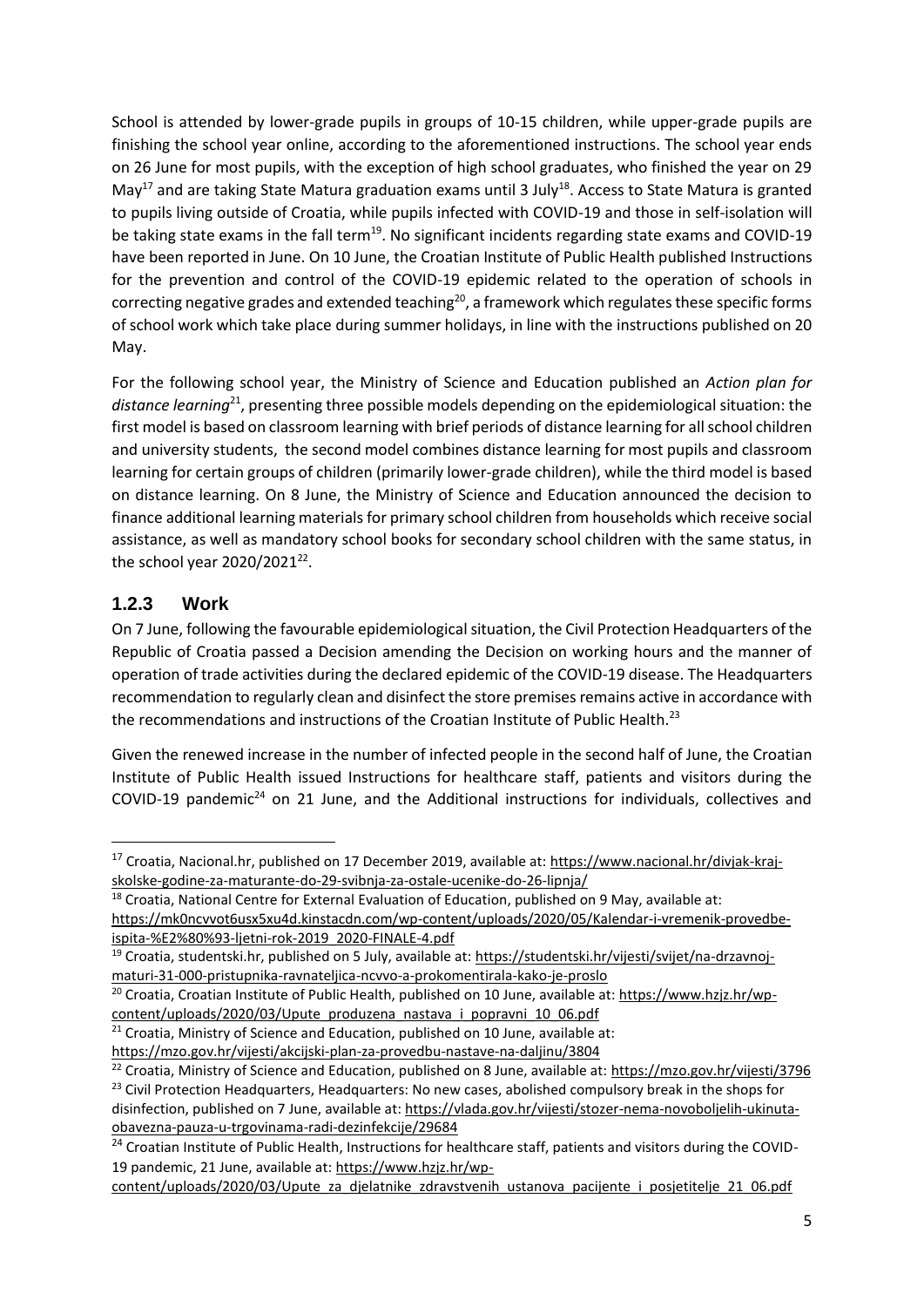employers<sup>25</sup> on 25 June. Both instructions include keeping physical distance of at least 1.5m and maintaining hygiene. On 26 June, Croatian Institute of Public Health, Ministry of Demography, Family, Youth and Social Policy, and Teaching Institute of Public Health Dr. Andrija Štampar issued Instructions for prevention and control of the COVID-19 epidemic for social service providers in the Social welfare systems<sup>26</sup>.

At a press conference held on 29 June, Prime Minister Andrej Plenković, Minister of the Economy, Entrepreneurship and Crafts Darko Horvat and Minister of Labour and Pensions Josip Aladrović reported on the results of a measure to support jobs preservation during the crisis due to the COVID-19 pandemic and announced the introduction of measures related to short-time work, selfemployment and assistance to micro-entrepreneurs in fighting the consequences of the pandemic. Almost HRK 5.6 billion was paid out, and when contributions are added to that, the total amount reaches HRK 8 billion. The Prime Minister stated that the number of registered insured employees in June is higher than in February before the crisis. Prime Minister Plenković also presented a new measure related to the reduction of working hours -– the short-time work scheme - which will be implemented as of 1 July. The aim of which is to preserve jobs among employers whose temporary reduction of workload has occurred due to special circumstances caused by COVID.<sup>27</sup> The support can be used by employers who perform economic activity and employ 10 or more workers and expect a decrease in the total monthly working hours of all full-time employees in the month for which support is required of at least 10 percent. The support can be used for at least 10 or 20 percent of workers, depending on the size of the employer, provided they were employed on 31 May.<sup>28</sup> For micro-entrepreneurs, who employ up to 9 employees, a support measure is envisaged, when they experience a drop in income of over 50% in June 2020 compared to June 2019. <sup>29</sup>

#### **1.2.4 Access to justice**

**.** 

No strategies aimed to deal with case backlog or increased litigation due to COVID-19 measures during the reported period had been adopted. Steps to lift restrictions previously imposed on court proceedings are determined by each court individually through a decision on the organization of its work brought by the president of the court. There have been no general instructions or recommendations from the president of the Supreme Court of the Republic of Croatia or Ministry of Justice which would apply to all courts in this period.

Having in mind that Croatia has successfully gone through all three phases of the relaxation of epidemiological measures related to coronavirus pandemic, the work of the courts has almost completely normalized during the reporting period, and presidents of the courts had issued decisions

<sup>&</sup>lt;sup>25</sup> Croatian Institute of Public Health, Additional instructions for individuals, collectives and employers, 25 June, available at: [https://www.hzjz.hr/wp-](https://www.hzjz.hr/wp-content/uploads/2020/03/Dodatne_upute_za_pojedince_kolektive_i_poslodavce__.pdf)

[content/uploads/2020/03/Dodatne\\_upute\\_za\\_pojedince\\_kolektive\\_i\\_poslodavce\\_\\_.pdf](https://www.hzjz.hr/wp-content/uploads/2020/03/Dodatne_upute_za_pojedince_kolektive_i_poslodavce__.pdf)

<sup>&</sup>lt;sup>26</sup> Croatian Institute of Public Health, Ministry of Demography, Family, Youth and Social Policy, and Teaching Institute of Public Health Dr. Andrija Štampar, Instructions for prevention and control of the COVID-19 epidemic for social service providers in the Social welfare systems, 26 June, available at:

[https://www.hzjz.hr/wp-content/uploads/2020/03/Mjere\\_socijalna\\_skrb\\_Verzija\\_07\\_26\\_06.pdf](https://www.hzjz.hr/wp-content/uploads/2020/03/Mjere_socijalna_skrb_Verzija_07_26_06.pdf)

<sup>&</sup>lt;sup>27</sup> Government of the Republic of Croatia, Prime Minister on job preservation measures: Today we have more employees than before the crisis in February, published on 29 June, available at:

[https://vlada.gov.hr/vijesti/premijer-o-potporama-za-ocuvanje-radnih-mjesta-danas-imamo-vise-zaposlenih](https://vlada.gov.hr/vijesti/premijer-o-potporama-za-ocuvanje-radnih-mjesta-danas-imamo-vise-zaposlenih-nego-prije-krize-u-veljaci/29875)[nego-prije-krize-u-veljaci/29875](https://vlada.gov.hr/vijesti/premijer-o-potporama-za-ocuvanje-radnih-mjesta-danas-imamo-vise-zaposlenih-nego-prije-krize-u-veljaci/29875)

<sup>28</sup> <https://mjera-orm.hzz.hr/skracivanje-radnog-vremena/>

<sup>&</sup>lt;sup>29</sup><https://mjera-orm.hzz.hr/potpora-ocuvanje-radnih-mjesta-mikropoduzetnici/>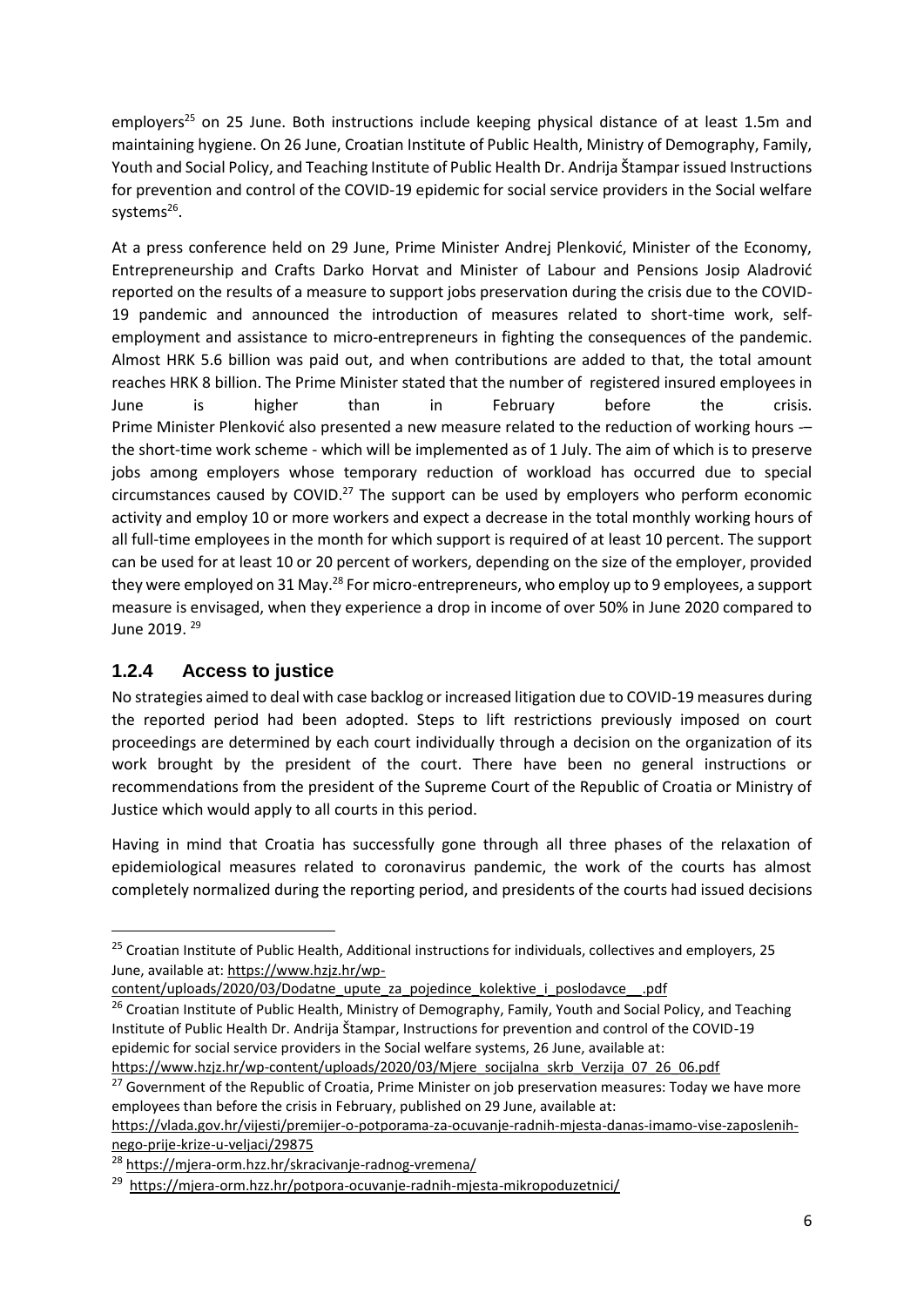to continue working in full capacity with further adherence to general preventive measures (maintaining social distance, hand disinfection, etc.). For example, president of the Zagreb Municipal Court published a decision on termination of earlier decisions on restrictions while entering the court building and holding court hearings, stating however, that all parties are still obliged to disinfect their hands when entering the court and that wearing protective masks is also recommended.<sup>30</sup> Also, thermal cameras have been installed at the entrance to the Municipal Civil Court in Zagreb. Rijeka Municipal Court issued a decision by which in the period from 1 June until 1 July, judges and court advisers will held hearings in specially designated halls which have been scheduled earlier, and from 1 July 2020 inwards, at the courtrooms in the usual manner.<sup>31</sup> Zagreb Municipal Misdemeanour Court also published decisions on termination of earlier decisions on restrictions, stating that as of 1 June the Court will continue to hold hearings in all types of cases<sup>32</sup>, however, that the parties are still obliged to disinfect their hands at the entrance to the court while it is also recommended to wear protective masks in the court premises. $33$ 

Zagreb Municipal state Attorney's Office published information that as of June 1 2020, criminal Department will continue to work regularly and receive clients at their premises, however, it is recommended that parties continue to address their submissions and requests by e-mail or telephone. Parties and attorneys who come in person to the State Attorney's Office must wear protective masks and disinfect hands at the entrance. Due to the earthquake damage on the building, civil department will not receive clients until further notice.<sup>34</sup>

On 2 June, the State Attorney's Office of the Republic of Croatia, the Office for the Suppression of Corruption and Organized Crime, issued a decision that from 3 June the parties can once again personally come to the premises of the Office, however that parties will be received according to the decisions, recommendations and instructions of the Croatian Institute for Public Health, while maintaining social distance. <sup>35</sup>

There is no information on the use of remote hearings and video conferences within the court proceedings despite the lifting of restrictions.

#### **1.2.5 Freedom of movement**

**.** 

For the beginning of the first extended weekend (following 11 June, Corpus Christi) after the relaxation of epidemiological measures, 112.023 applications have been received through the Enter Croatia system for 235035 persons who, in addition to fulfilling the prescribed conditions, have already entered or announced their entry into the Republic of Croatia.<sup>36</sup>

<sup>30</sup>Croatia, Zagreb Municipal Civil Court, Decision, 1 June 2020, available at: <http://sudovi.pravosudje.hr/ogszg/>

<sup>31</sup> Croatia, Rijeka Municipal Court, Decision, 28 May 2020, available at:<http://sudovi.pravosudje.hr/osri/>

<sup>&</sup>lt;sup>32</sup> Croatia, Zagreb Municipal Misdemeanour Court, Decision, 1 June 2020, available at: [https://sudovi.pravosudje.hr/pszg/img/File/informiranje/Odluka\\_01\\_06\\_2020.pdf](https://sudovi.pravosudje.hr/pszg/img/File/informiranje/Odluka_01_06_2020.pdf)

<sup>&</sup>lt;sup>33</sup> Croatia, Zagreb Municipal Misdemeanour Court, Decision, 15 June 2020, available at:

<https://sudovi.pravosudje.hr/pszg/img/File/informiranje/2020-06-15.pdf>

<sup>34</sup> Croatia, Zagreb State Attorney's Office,<http://www.dorh.hr/ZDOZagreb>

<sup>&</sup>lt;sup>35</sup> Croatia, State Attorney's office of the Republic of Croatia, Office for suppression of corruption and Organized Crime, Decision, 2 June 2020, available at[: http://www.dorh.hr/03062020](http://www.dorh.hr/03062020)

<sup>&</sup>lt;sup>36</sup> koronavirus.hr, Extended weekend: traffic at the borders of the Republic of Croatia, published on 11 June 2020, available at[: https://www.koronavirus.hr/najnovije/produljeni-vikend-promet-na-granicama-republike](https://www.koronavirus.hr/najnovije/produljeni-vikend-promet-na-granicama-republike-hrvatske/701)[hrvatske/701](https://www.koronavirus.hr/najnovije/produljeni-vikend-promet-na-granicama-republike-hrvatske/701)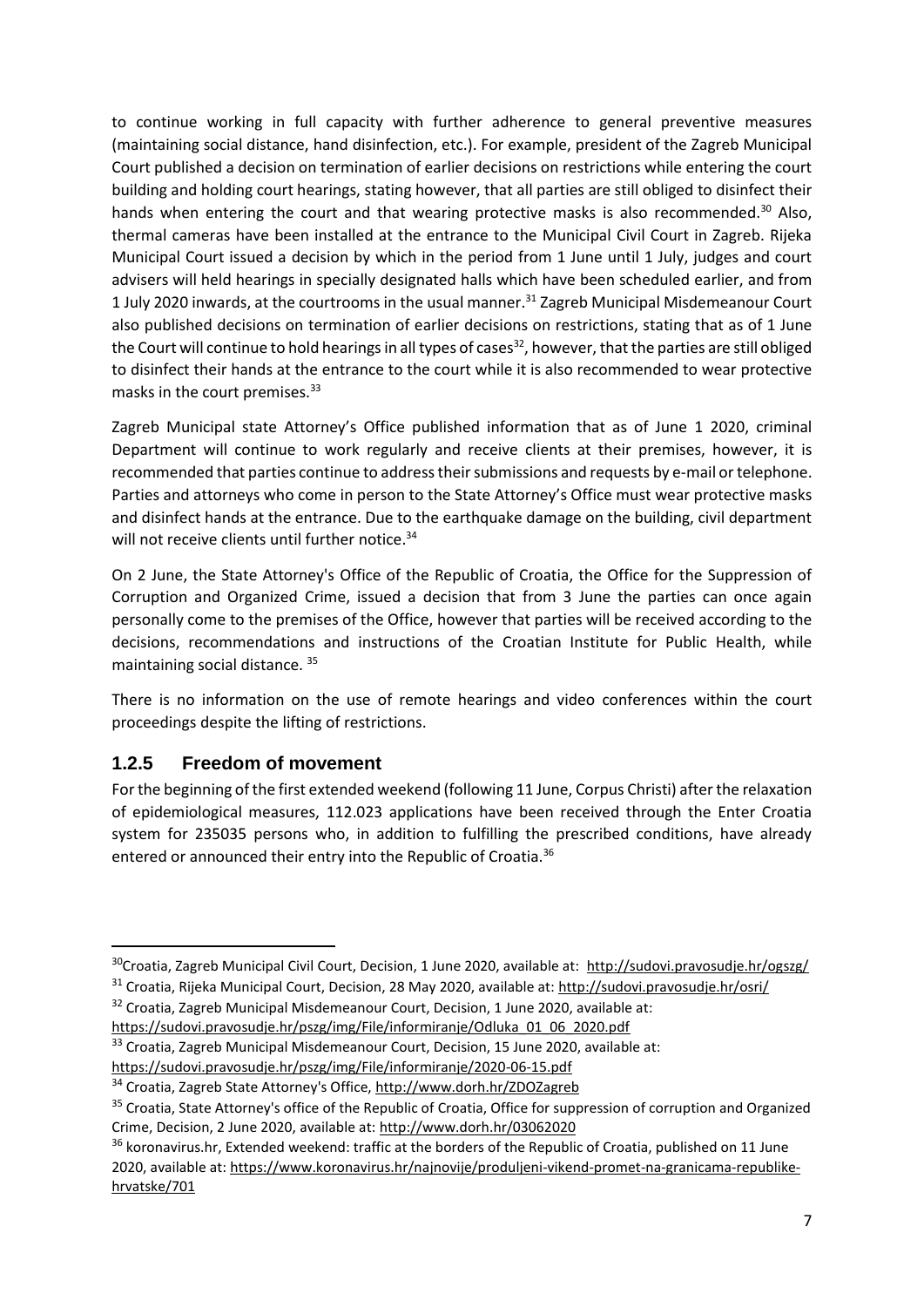As of June 15, based on the agreement between the Republic of Croatia and the Republic of Slovenia, border crossings for border traffic between the two states have been reopened.<sup>37</sup>

On 30 June, the Civil Protection Headquarters published a Decision on temporary ban on crossing over the border crossings of the Republic of Croatia<sup>38</sup>. The ban does not apply to the citizens of EU Member States, Schengen Member States and states associated with the Schengen area as well as members of their families, and third-country nationals who are long-term residents. Exceptions to the application of this Decision shall apply to third-country nationals with valid work-related, educational, tourist and other urgent personal reasons. The decision applies until 15 July.

Following the decision of the European Commission, as of 1 July all Member States open borders to nationals of 15 countries considered safe: Algeria, Australia, Montenegro, Georgia, Japan, South Korea, Canada, China (provided that China lifts restrictions on EU citizens), Morocco, New Zealand, Rwanda, Serbia, Thailand, Tunisia, and Uruguay. Furthermore, as of 1 July all EU/EEA citizens and permanent residents in the EU/EEA states (along with the United Kingdom, Iceland, Liechtenstein, Norway, Switzerland, Andorra, Monaco, San Marino and the Vatican) can freely enter Croatia without restrictions. All passengers should fill out the ENTERCROATIA form and thus announce their arrival for faster border crossing and potential follow-up of contacts in case of infection.<sup>39</sup>

As in the previous reporting period, there were no formal changes to the asylum application procedures.

### **1.3 Impact of measures on particular groups**

● *elderly people,*

1

Since 18 June, the number of Covid-19 positive cases started to rise again after weeks of having one or none new cases per day. In June restrictions for older people living in institutions were reintroduced. On 21 June, Croatian Institute for Public Health published *Instructions for prevention and control of the covid-19 epidemic for social service providers in the social welfare system<sup>40</sup>*. The instructions refer to homes for the elderly and infirm and other providers of social accommodation services and organized housing in the City of Zagreb, Zagreb County, Split-Dalmatia County and Osijek-Baranja County. Until further notice, all visits to residents, bringing food, etc. are prohibited, and residents are not allowed to go home to visit so that during the stay outside they would not get infected and transmit the virus to others upon return. Going to other accommodation outside the social welfare system must be justified for medical reasons and previously organized. It is recommended to temporarily restrict nursing home residents from going outside organized housing except in medical and extraordinary / justified circumstances. Residents should avoid any contact with

<sup>38</sup> Croatia, Civil Protection Headquarters, Decision on temporary ban on crossing over the border crossings of the Republic of Croatia, 30 June 2020, available at: [https://civilna-](https://civilna-zastita.gov.hr/UserDocsImages/CIVILNA%20ZA%C5%A0TITA/PDF_ZA%20WEB/Odluka-zabrana%20prelaska%20preko%20grani%C4%8Dnih%20p.%2030.6.2020..pdf)

[zastita.gov.hr/UserDocsImages/CIVILNA%20ZA%C5%A0TITA/PDF\\_ZA%20WEB/Odluka-](https://civilna-zastita.gov.hr/UserDocsImages/CIVILNA%20ZA%C5%A0TITA/PDF_ZA%20WEB/Odluka-zabrana%20prelaska%20preko%20grani%C4%8Dnih%20p.%2030.6.2020..pdf)

[zabrana%20prelaska%20preko%20grani%C4%8Dnih%20p.%2030.6.2020..pdf](https://civilna-zastita.gov.hr/UserDocsImages/CIVILNA%20ZA%C5%A0TITA/PDF_ZA%20WEB/Odluka-zabrana%20prelaska%20preko%20grani%C4%8Dnih%20p.%2030.6.2020..pdf)

<sup>&</sup>lt;sup>37</sup> koronavirus.hr, Open border crossings between the Republic of Croatia and Slovenia, published on 15 June 2020, available at[: https://www.koronavirus.hr/najnovije/otvoreni-pogranicni-granicni-prijelazi-izmedju](https://www.koronavirus.hr/najnovije/otvoreni-pogranicni-granicni-prijelazi-izmedju-republike-hrvatske-i-slovenije/135)[republike-hrvatske-i-slovenije/135](https://www.koronavirus.hr/najnovije/otvoreni-pogranicni-granicni-prijelazi-izmedju-republike-hrvatske-i-slovenije/135)

<sup>&</sup>lt;sup>39</sup> koronavirus.hr, Opening of borders at EU level from midnight, published on 30 June, available at: <https://www.koronavirus.hr/najnovije/od-ponoci-otvaranje-granica-na-razini-eu/719>

<sup>40</sup> Croatia, Croatian Institute of Public Health, published on 21 June, available at:

[https://www.hzjz.hr/wp-content/uploads/2020/03/Mjere\\_socijalna\\_skrb\\_Verzija\\_6\\_21\\_06.pdf](https://www.hzjz.hr/wp-content/uploads/2020/03/Mjere_socijalna_skrb_Verzija_6_21_06.pdf)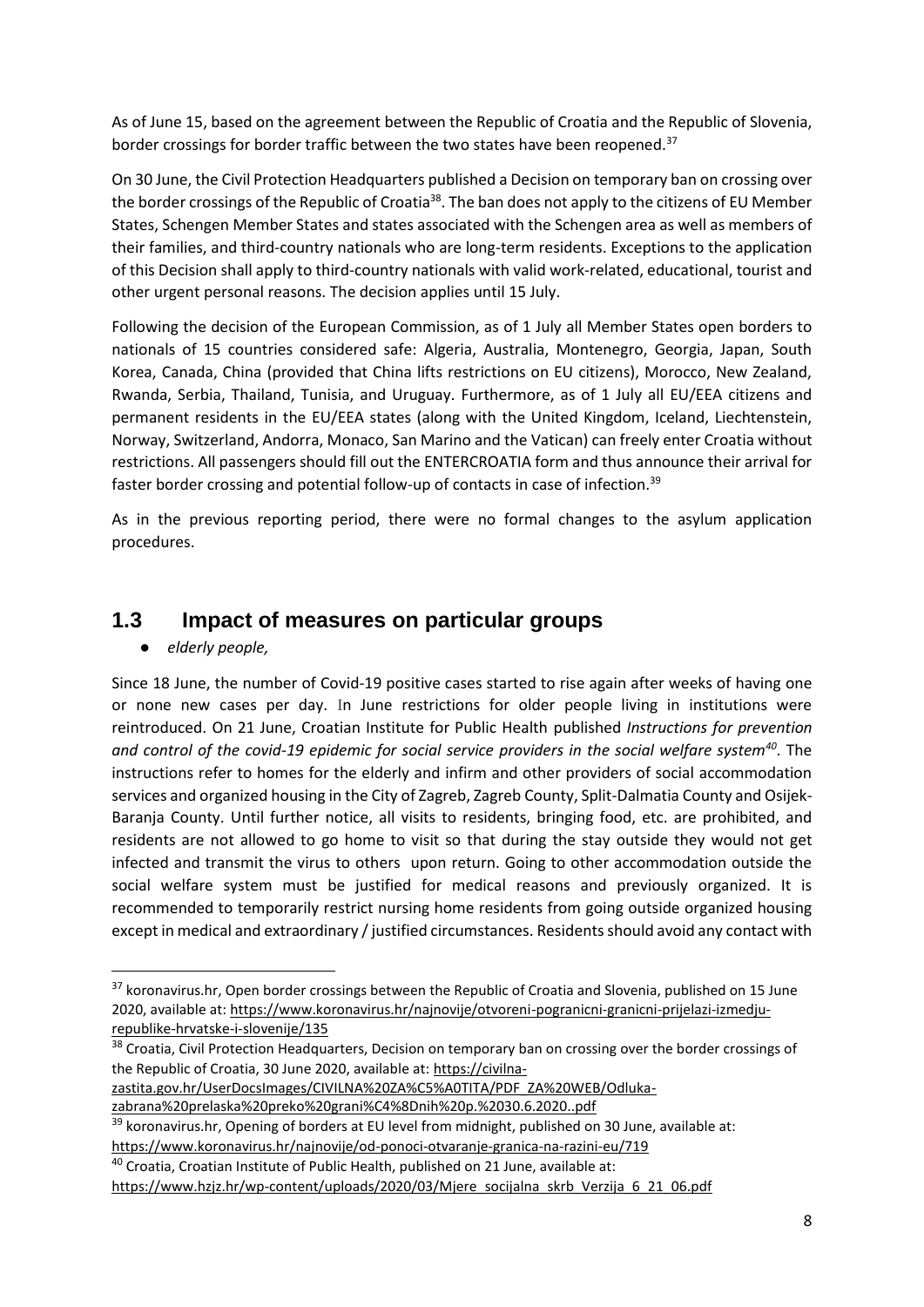other residents unless it is inevitable. It is obligatory for all users to adhere to the measure of physical distance (2 meter distance, no more than five residents in the same space, etc.)

On 26 June, Ministry of Demography, Family, Youth and Social Policy published *Guidelines for the prevention and control of the COVID-19 epidemic for social service providers in the social welfare system.* All visits are forbidden until further notice, nursing home residents cannot leave the nursing homes and going to other accommodation outside the social welfare system must be justified for medical reasons and pre-arranged. For all workers in nursing homes the following rules apply: measuring temperature before coming to work (if the temperature is above 37,2 worker must inform their supervisor and stay home), workers who spend some time away from nursing home are tested upon their return, all workers must respect the measure of social distance, wash their hands and wear masks when working in closed spaces. Residents are temporarily not allowed to go outside unless it is a medical emergency, they need to keep distance and disinfect their hands before each meal. If resident spends time outside their nursing home, upon return it is necessary to place them selfisolation for 14 days. Testing of residents according to the special indication of the epidemiologist is provided. Nursing homes need to enable more frequent and longer telephone calls to mitigate the consequences of restricting visits. Until further notice, the admission of new residents is suspended except for temporary accommodation in crisis situations with mandatory isolation for 14 days and taking swabs for testing for SARS-CoV during the implementation of accommodation and after 14 days of self-isolation.<sup>41</sup>

For elderly people outside nursing homes, general measures to prevent the spread of the virus mentioned in the last two reports remain in place. On 28 June 2020, the Ministry of Demography, Family, Youth and Social Policy published on its website Protective Measures against COVID-19 for Persons with Disabilities<sup>42</sup> issued by the Croatian Institute of Public Health. Persons with disabilities should adhere to the same general protection measures as the general population, with note that they should continue to use all the prescribed therapy. It is mandatory to wear surgical or other types of masks for protection in public transportation and in all indoor spaces. If a person with a disability develops any of the Covid-19 symptoms, they must contact their family doctor by phone or e-mail, where they will get all necessary information related to further diagnosis and treatment.

● *women,*

 $\overline{\phantom{a}}$ 

No specific measures targeting women have been implemented in June; however, a rise in domestic and intimate partner violence has been reported on a national level. Croatian police released data on domestic violence in the first three months of 2020, which show a drastic increase in domestic violence compared to the first three months of last year. From the beginning of the year to the end of March, the Ministry of the Interior recorded 2,055 misdemeanours and 339 criminal offenses of domestic violence, which is 37 percent more misdemeanours and as much as 57 percent more criminal offenses than at the same time last year. $43$ 

With regard to the field of domestic violence, since the beginning of the pandemic, the Ministry of Demography, Family, Youth and Social Policy has been providing professional support to social welfare

 $41$ Croatia, Ministry of Demography, Family, Youth and Social Policy, published on 26 June, available at: [https://mdomsp.gov.hr/vijesti-8/upute-za-sprjecavanje-i-suzbijanje-epidemije-covid-19-za-pruzatelje](https://mdomsp.gov.hr/vijesti-8/upute-za-sprjecavanje-i-suzbijanje-epidemije-covid-19-za-pruzatelje-socijalnih-usluga-u-sustavu-socijalne-skrbi-12848/12848)[socijalnih-usluga-u-sustavu-socijalne-skrbi-12848/12848](https://mdomsp.gov.hr/vijesti-8/upute-za-sprjecavanje-i-suzbijanje-epidemije-covid-19-za-pruzatelje-socijalnih-usluga-u-sustavu-socijalne-skrbi-12848/12848)

 $42$  Croatia, Ministry of Demography, Family, Youth and Social Policy, published on 26 June, available at: [https://mdomsp.gov.hr/UserDocsImages//Vijesti2020//Osobe\\_s\\_invalidiettomi\\_Mjere\\_zastite\\_28\\_06.pdf](https://mdomsp.gov.hr/UserDocsImages/Vijesti2020/Osobe_s_invalidiettomi_Mjere_zastite_28_06.pdf)

<sup>43</sup> Croatia[, www.bilten.org,](http://www.bilten.org/) news portal, published on 9 June, available at:https://www.bilten.org/?p=33110#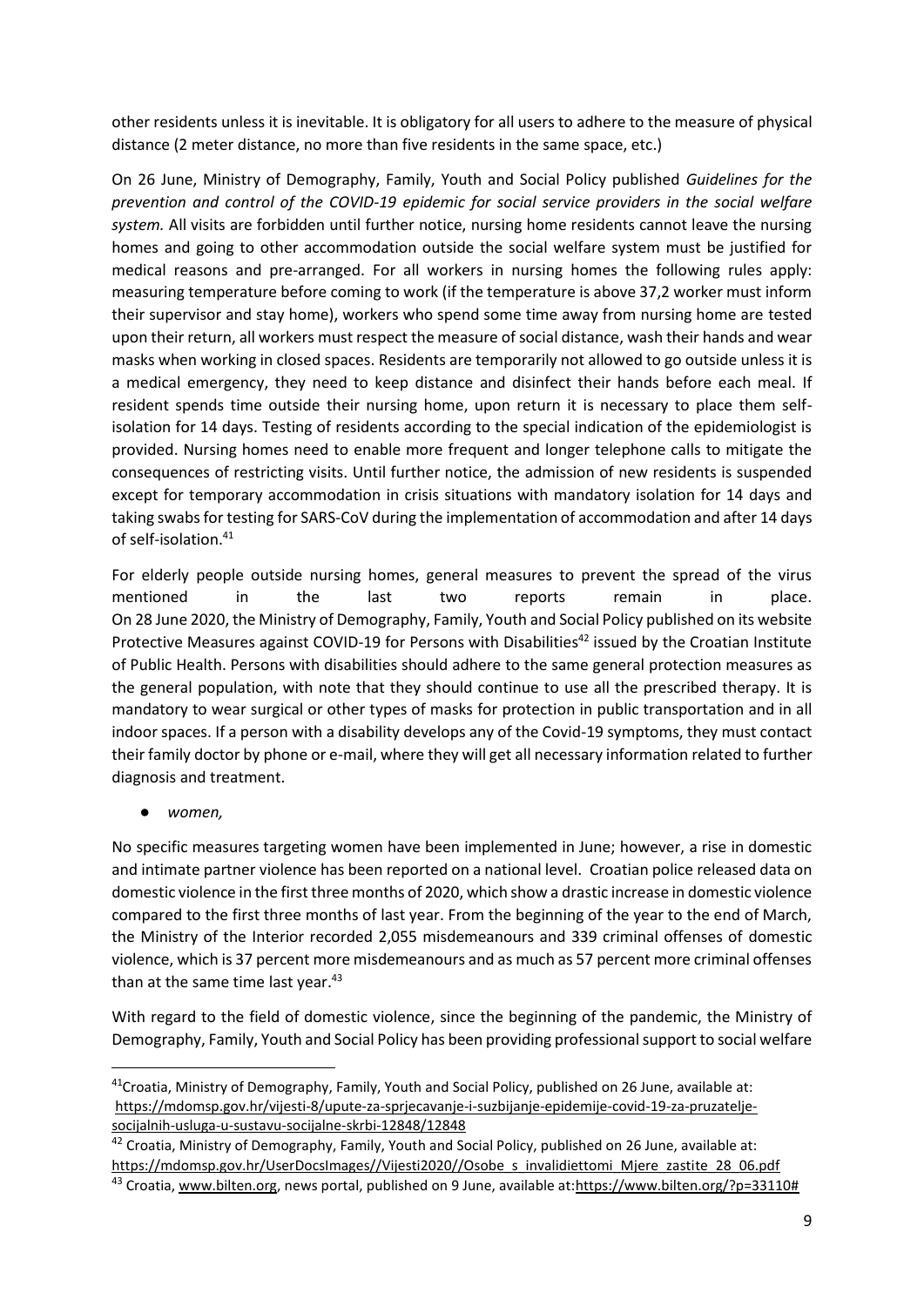centres, as well as shelters that provide accommodation services for victims of domestic violence. MDFYSP periodically monitors shelters' occupancy with the aim of monitoring both shelters' capacity and the availability of accommodation services. On 29 May 2020, the Croatian Institute of Public Health developed guidelines for prevention and control of the COVID-19 epidemic for social care accommodation service providers in relation to shelters that provide services for victims of domestic violence<sup>44</sup>.

*The Gender Equality Ombudsperson*, Višnja Ljubičić, reports that her office has also processed an increased number of domestic violence and intimate partner violence cases during the period between March and June<sup>45</sup>. Accordingly, with regard to domestic violence in the fight against the COVID-19 virus epidemic, the Ombudsperson asked those responsible to include additional protection of women in the system of protection and suppression of sexual and gender-based violence because women were a vulnerable group in terms of labour rights, wages, pensions and exposure to domestic and sexual violence even before the epidemic. She concluded that women face more risks in the present situation, both in economic terms and in terms of exposure to gender-based violence<sup>46</sup>.

#### ● *Detainees (including measures on early release or alternatives to detention)*

As stated in the previous report, the first phase of relaxation of measures to prevent the transmission and suppression of the COVID-19 in penitentiaries began on 25 May 2020 and it is still ongoing. As a result of introducing measures that restricted prisoners' rights to visit, prisoners were allowed to contact family members and other close relatives via video calls which before the epidemic was only possible for contacting children. For that reason, Ombudswoman proposed to the Ministry of Justice the possibility of permanently retaining video calls after the pandemic is over. As a response to the Ombudswoman's proposal, the Ministry of Justice stated that an analysis of the needs and possibilities of retaining video calls is planned and that the preconditions for this possibility will be met after the adoption of the new Law on Execution of Prison Sentence which is in parliamentary procedure<sup>47</sup>. In the draft proposal in article 124 it is prescribed that visits may be provided through the audio-video conference with the consent of the prisoner. Explanation for envisaging audio-video conference is due to development and greater availability of technology<sup>48</sup>.

On 25 June, the Ministry of Justice confirmed first coronavirus positive convict. Upon admission to the Prison in Zagreb, the convict did not show any symptoms of illness whatsoever. The judicial police officers who participated in the admission procedure, including all persons that were in contact in the last two days with the convict are tested for COVID-19.

On 26 June until revocation at the Prison Hospital in Zagreb due to the protection of prisoners being treated (with weakened immunity), the right of prisoners to visits is temporarily restricted. Visits may

 $\overline{\phantom{a}}$ 

<sup>44</sup> Croatia, Ministry of Demography, Family, Youth and Social Policy, published on May 29, available at: [https://mdomsp.gov.hr/UserDocsImages/Vijesti2020/Smjestaj\\_29\\_05.pdf](https://mdomsp.gov.hr/UserDocsImages/Vijesti2020/Smjestaj_29_05.pdf)

<sup>45</sup> Croatia, Gender Equality Ombundsperson, published on 21 June, available at:

[https://www.prs.hr/index.php/priopcenja-prs/2926-izjava-pravobraniteljice-za-al-jazeeru-o-obiteljskom](https://www.prs.hr/index.php/priopcenja-prs/2926-izjava-pravobraniteljice-za-al-jazeeru-o-obiteljskom-nasilju-za-vrijeme-pandemije-koronavirusa)[nasilju-za-vrijeme-pandemije-koronavirusa](https://www.prs.hr/index.php/priopcenja-prs/2926-izjava-pravobraniteljice-za-al-jazeeru-o-obiteljskom-nasilju-za-vrijeme-pandemije-koronavirusa)

<sup>46</sup> Croatia[, www.reci.hr,](http://www.reci.hr/) published on 30 May, available at:

<https://reci.hr/aktualno/zivot/obiteljsko-nasilje-u-2020-policija-evidentirala-57-posto-vise-kaznenih-djela/> <sup>47</sup> Ombudswoman of the Republic of Croatia, Article: "Permanently introduce video visits for all prisoners", 8

June 2020, link available at:<https://www.ombudsman.hr/hr/trajno-uvesti-video-posjete-za-sve-zatvorenike/>

<sup>&</sup>lt;sup>48</sup> Government of the Republic of Croatia, Proposal of the Law on the Execution of Prison Sentence, March 2020, page 51 and 106, link available at[:https://www.sabor.hr/sites/default/files/uploads/sabor/2020-03-](https://www.sabor.hr/sites/default/files/uploads/sabor/2020-03-05/131602/PZ_852.pdf) [05/131602/PZ\\_852.pdf](https://www.sabor.hr/sites/default/files/uploads/sabor/2020-03-05/131602/PZ_852.pdf)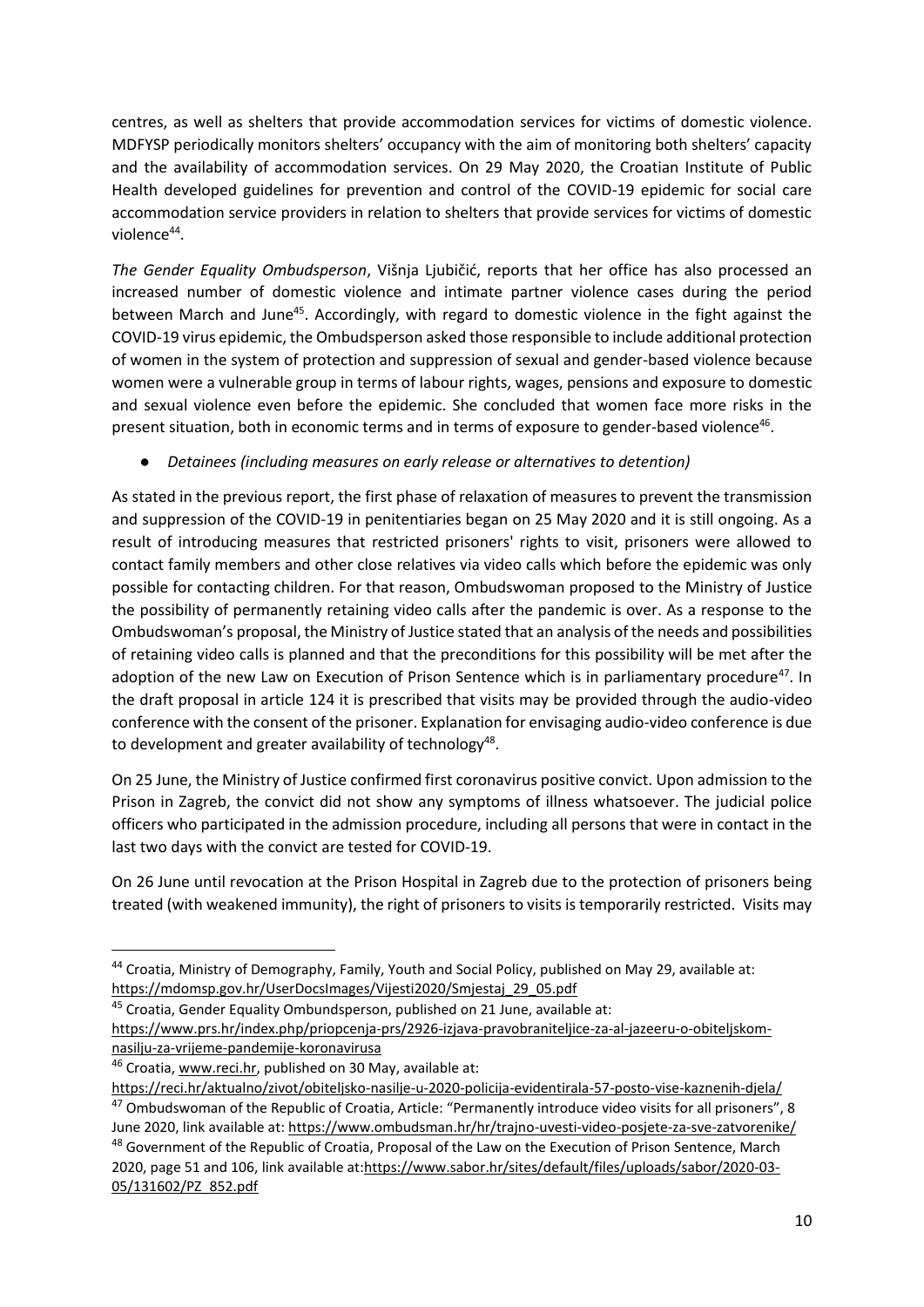be granted only with the special approval of the warden, and when necessary to protect the rights of prisoners in court proceedings or in other unforeseeable cases.

The Ministry of Justice stated that they will continue to monitor epidemiological indicators on the risk of the outset of coronavirus on a daily basis but also take appropriate measures to detect the possible occurrence of the disease and prevent its further spread in order to protect the health of all persons deprived of their liberty<sup>49</sup>.

# **2 Selected issues emerging during the COVID-19 crisis**

### **2.1 Xenophobic speech, acts of harassment and violent attacks**

The finals of the Adria Tour in Zadar, a tennis tournament organized in June 2020 by tennis player Novak Đoković, has been cancelled after one tennis player tested positive for coronavirus. After that several other participants also tested positive and Novak Đoković was proclaimed by the citizens and the media as the one responsible for the appearance of coronavirus among the tournament participants. After the cancellation of the finals, a graffiti message containing hate speech and wishing death for Đoković was detected on one wall in the city of Split which stated as follows: "To die of it is our wish, greetings from Split if only you died. Die Đoković". The wall with the message was repainted shortly after the message appeared. $50\,51$ 

In April 2020 the Office of the Ombudswoman warned about the increased risk of stigmatization of persons infected or suspected of being infected with cornavirus, which in extreme cases can lead to discrimination, violation of rights and exclusion from society.<sup>52</sup> They stressed that health conditions are often associated with a negative perception that defines society's attitude towards the sick person. The same happens in today's situation of coronavirus infection when, at the time of its appearance in certain parts of China and awareness of its strength and contagiousness, people of Asian descent began to face harsh stigmatization. The media reported on such cases in Croatia as well, for example when children were throwing stones at tourists from China and shouting "corona, corona" after them. According to the Office of the Ombudswoman, combating the stigmatization of infected persons can also contribute to the successful implementation of measures to combat the epidemic, so it is

**.** 

<sup>&</sup>lt;sup>49</sup> Ministry of Justice, Article: "On Thursday evening, a positive test for coronavirus was confirmed in the Zagreb Prison", 26 June 2020, link available at: [https://pravosudje.gov.hr/vijesti/u-cetvrtak-navecer-potvrdjen](https://pravosudje.gov.hr/vijesti/u-cetvrtak-navecer-potvrdjen-pozitivan-nalaz-na-koronavirus-kod-kaznjenika-zatvora-u-zagrebu/22022)[pozitivan-nalaz-na-koronavirus-kod-kaznjenika-zatvora-u-zagrebu/22022](https://pravosudje.gov.hr/vijesti/u-cetvrtak-navecer-potvrdjen-pozitivan-nalaz-na-koronavirus-kod-kaznjenika-zatvora-u-zagrebu/22022)

<sup>&</sup>lt;sup>50</sup> Tportal.hr newsportal, In the center of Split graffiti with hate message towards Novak Đoković, 25 June 2020, available at[: https://www.tportal.hr/vijesti/clanak/u-centru-splita-osvanuo-grafit-s-porukom-mrznje](https://www.tportal.hr/vijesti/clanak/u-centru-splita-osvanuo-grafit-s-porukom-mrznje-prema-novaku-dokovicu-foto-20200625)[prema-novaku-dokovicu-foto-20200625](https://www.tportal.hr/vijesti/clanak/u-centru-splita-osvanuo-grafit-s-porukom-mrznje-prema-novaku-dokovicu-foto-20200625)

<sup>51</sup> Gol.dnevnik.hr portal, Split quickly reacted to the morbid hate message towards Novak Đoković, 25 June 2020, available at[: https://gol.dnevnik.hr/clanak/rubrika/tenis/split-reagirao-na-sramotni-grafit-u-sinjskoj](https://gol.dnevnik.hr/clanak/rubrika/tenis/split-reagirao-na-sramotni-grafit-u-sinjskoj-ulici---610601.html)[ulici---610601.html](https://gol.dnevnik.hr/clanak/rubrika/tenis/split-reagirao-na-sramotni-grafit-u-sinjskoj-ulici---610601.html)

<sup>&</sup>lt;sup>52</sup> Ombudswoman of the Republic of Croatia, Article: Stigmatization may lead to violation of rights, discrimination but also weaken the efforts to combat the epidemic, 9 April 2020, link available at: [https://www.ombudsman.hr/hr/stigmatizacija-moze-dovesti-do-krsenja-prava-diskriminacije-ali-i-umanjiti](https://www.ombudsman.hr/hr/stigmatizacija-moze-dovesti-do-krsenja-prava-diskriminacije-ali-i-umanjiti-napore-suzbijanja-epidemije/)[napore-suzbijanja-epidemije/](https://www.ombudsman.hr/hr/stigmatizacija-moze-dovesti-do-krsenja-prava-diskriminacije-ali-i-umanjiti-napore-suzbijanja-epidemije/)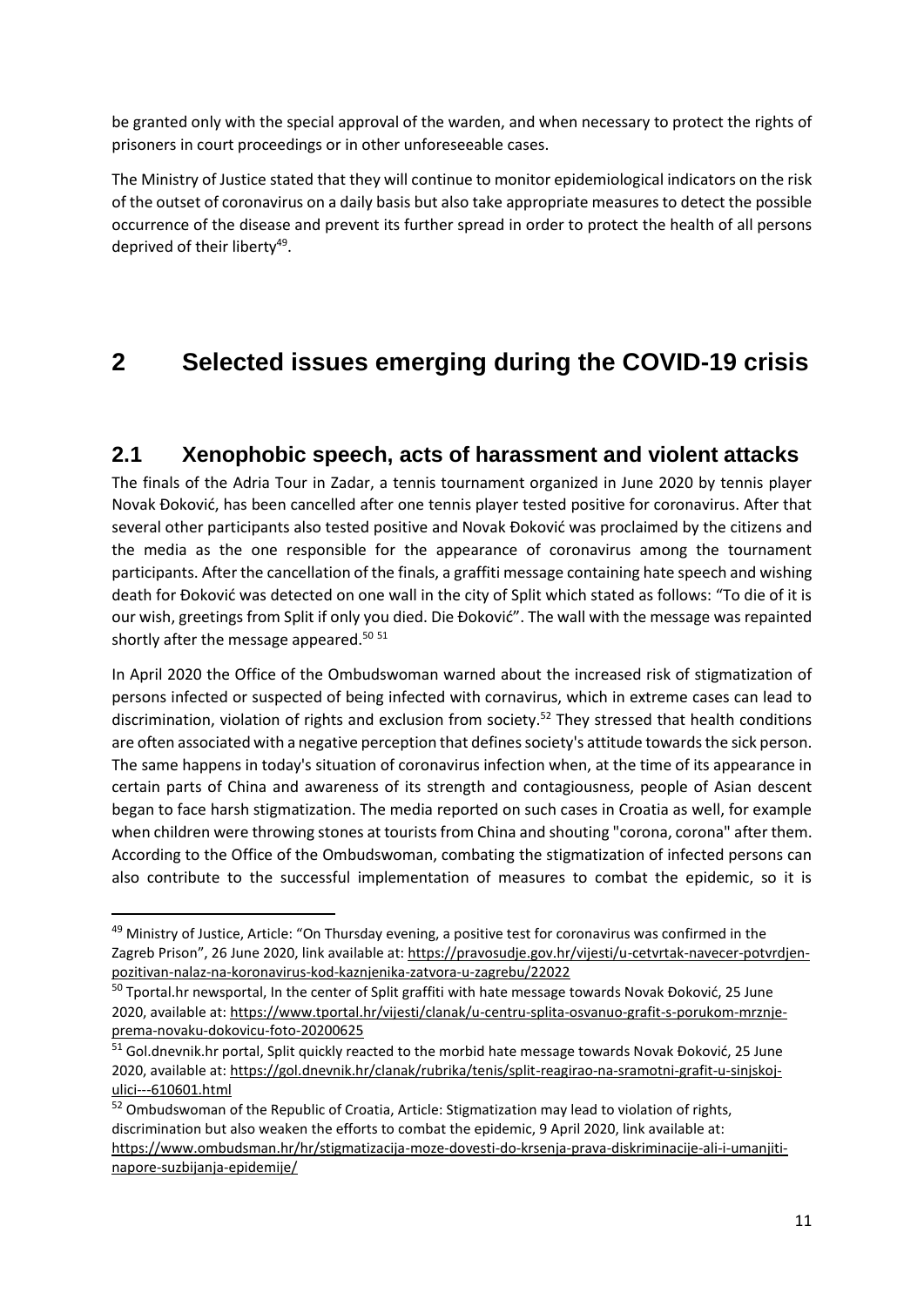important that each individual bases his/her behavior and actions on relevant and verified information from the authorities. On the other hand, in order to protect people from stigmatization, they emphasized that it is especially important to maintain a way of informing which protects the information from which tested and infected persons could be recognized.

## **2.2 Infringement of privacy and/or data protection rights**

As reported earlier, on 13 May both the Prime Minister and the Minister of Interior publicly confirmed that a mobile application is being developed in Croatia that would monitor the contacts of people infected with Covid-19. The application is being developed by APIS IT, a state informatic company. The use of the application would be voluntary and would provide users with information that they were in contact with an infected person. It would be applicable in case that the confirmed COVID-19 positive person also uses the same application and gives consent to share that information through the application. Media report that APIS IT informed them about the start of the use of application being dependent on legal and technological preconditions which include receiving authorisation for use and starting Google/Apple technological support for the area of Croatia which is coordinated together with the Ministry of Health and Google and Apple companies. The timeline, as described by APIS IT to the media, includes definition of final details of user interface, entering parameters for notification of contacts and calculation of level of risk of infection which will be followed by testing and approval on highest levels and, finally, procedure of publishing for Apple and Google stores.<sup>53</sup>

According to the information available in the media, on 18 June APIS IT-a confirmed that authorisation from Google and Apple is awaited with respect to the Ministry of Health as the carrier of the application as well as that everything is expected to be finished during July. According to the information in the media, the application will work in a way that when people get in contact, the app exchanges so-called keys or anonymized identifiers via Bluetooth on their mobile phones. In order to exchange anonymous keys, the users of the application will have to be at most two meters away from each other and in contact for at least 15 minutes. The application will not reveal the identity of people or track them, its use will be voluntary and free and it can be turned off and uninstalled at any time. The Minister of Interior stressed the importance of protection of citizens and tourists who arrive in Croatia considering that the idea behind the application is the exchange of information with other countries as well.<sup>54</sup>

On 18 June 2020, as part of the Croatian Presidency of the Council of the European Union, an online conference was held by the Forum of the National Ethics Councils (NEC) and the European Group on Ethics in Science and New Technologies (EGE), an independent advisory body to the President of the European Commission. The event was organized by the Croatian Catholic University with the support of the European Commission and the Ministry of Science and Education with the main discussion being led on the topic "Ethics and Pandemic - Lessons Learned". A representative of the Croatian Personal Data Protection Agency had a presentation on the processing of health data for research purposes in the context of the outbreak of the COVID-19 pandemic, geolocation and other contact tracking tools aimed at informing individuals who may have been in the immediate vicinity with a carrier of the virus

**.** 

<sup>53</sup> Jutarnji.hr, Mobile application for tracking coronavirus is finished, we found out when it starts, 18 June 2020, available at[: https://www.jutarnji.hr/vijesti/hrvatska/gotova-mobilna-aplikacija-za-pracenje](https://www.jutarnji.hr/vijesti/hrvatska/gotova-mobilna-aplikacija-za-pracenje-koronavirusa-doznali-smo-kada-starta-15003261)[koronavirusa-doznali-smo-kada-starta-15003261](https://www.jutarnji.hr/vijesti/hrvatska/gotova-mobilna-aplikacija-za-pracenje-koronavirusa-doznali-smo-kada-starta-15003261)

<sup>&</sup>lt;sup>54</sup> RTL.HR, A month from the announcement: Here is when the application for tracking people infected with coronavirus arrives, 18 June 2020, available at: [https://www.rtl.hr/vijesti-hr/korona/3835534/od-najave](https://www.rtl.hr/vijesti-hr/korona/3835534/od-najave-proslo-mjesec-dana-evo-kad-stize-aplikacija-za-pracenje-zarazenih-koronavirusom/)[proslo-mjesec-dana-evo-kad-stize-aplikacija-za-pracenje-zarazenih-koronavirusom/](https://www.rtl.hr/vijesti-hr/korona/3835534/od-najave-proslo-mjesec-dana-evo-kad-stize-aplikacija-za-pracenje-zarazenih-koronavirusom/)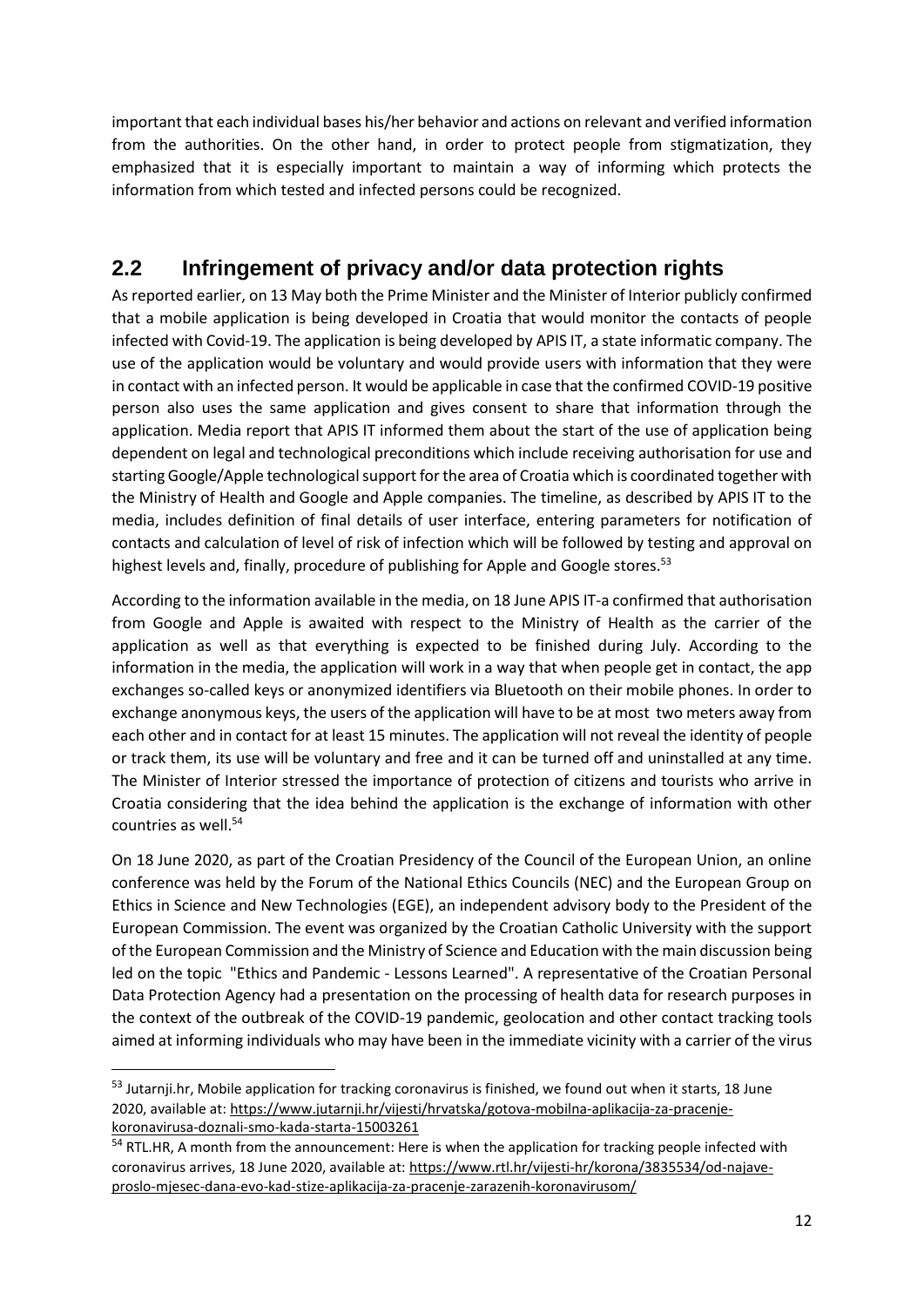for the purpose of preventing its spreading. He stressed that the GDPR does not hinder the implementation of measures to combat the coronavirus pandemic, including those that involve the use of modern technologies and serve the well-being of mankind. He further stressed that even in extraordinary circumstances, such as a pandemic, the controller and executor of the processing must ensure the protection of personal data of the respondents, as well as that a number of aspects need to be considered to ensure lawful processing of personal data. He emphasized that an emergency is a legal condition that may justify a restriction of liberties under the condition that it is proportionate and limited to the duration of the emergency. Finally, it was stressed that pandemic prevention applications must be developed responsibly, with data protection impact assessments and with all privacy by design and privacy by default mechanisms documented, while source code should be publicly available for as much verification opportunities as possible by the scientific community.<sup>55</sup>

The Office of the Ombudswoman of the Republic of Croatia published an article about protection of human rights in use of artificial intelligence for prevention of spreading coronavirus which referred to the possibility of significant support to epidemiological services that can be provided by artificial intelligence systems implemented through digital technologies. In this context, it was stressed that mobile applications are important for providing citizens with timely epidemiological counseling as well as one of the epidemiological measures to prevent the spread of the epidemic through the possibility of monitoring contacts of infected persons. Considering that an application is being developed for that purpose, it was concluded that it is thereby indeed possible to significantly shorten the period of temporary restriction of freedom of movement of residents of areas affected by the epidemic and restriction of freedom of assembly and association, as well as mitigate the negative consequences for freedom of enterprise. However, it was stressed that the way applications work can have a number of negative consequences on human dignity and certain rights established by the Constitution of the Republic of Croatia, the Convention for the Protection of Human Rights and Fundamental Freedoms and the EU Charter of Fundamental Rights, such as privacy, protection of personal data, freedom of movement and the principle of non-discrimination. It was emphasized that it is therefore necessary to provide an appropriate legal framework that will guarantee citizens that the collection of their personal data will be carried out with the least intrusive technological tools and with adequate protection of guaranteed rights, and that such data will be used for clearly defined purposes and stored for a precise period.<sup>56</sup>

### **2.3 Spread of disinformation online**

**.** 

On 21 March 2020, The Electronic Media Council issued a warning about reporting during the coronavirus. They highlighted that any publication or dissemination of disinformation, especially in relation to public health issues is prohibited. The Electronic Media Council, in accordance with its

<sup>55</sup> Croatian Personal Data Protection Agency, Videoconference - Forum of the National Ethics Councils (NEC) and the European Group on Ethics in Science and New Technologies (EGE), 18 June 2020, available at: [https://azop.hr/dogadanja/detaljnije/videokonferencija-forum-nacionalnih-etickih-povjerenstava-nec-forum-i](https://azop.hr/dogadanja/detaljnije/videokonferencija-forum-nacionalnih-etickih-povjerenstava-nec-forum-i-europ)[europ,](https://azop.hr/dogadanja/detaljnije/videokonferencija-forum-nacionalnih-etickih-povjerenstava-nec-forum-i-europ) conference programme available at[: http://www.unicath.hr/ethics/programme](http://www.unicath.hr/ethics/programme)

<sup>&</sup>lt;sup>56</sup> Ombudswoman of the Republic of Croatia, Article: How to protect human rights while using artificial intelligence in combatting the pandemic, 8 June 2020, available at: [https://www.ombudsman.hr/hr/kako](https://www.ombudsman.hr/hr/kako-zastiti-ljudska-prava-pri-koristenju-umjetne-inteligencije-u-suzbijanju-pandemije/)[zastiti-ljudska-prava-pri-koristenju-umjetne-inteligencije-u-suzbijanju-pandemije/](https://www.ombudsman.hr/hr/kako-zastiti-ljudska-prava-pri-koristenju-umjetne-inteligencije-u-suzbijanju-pandemije/)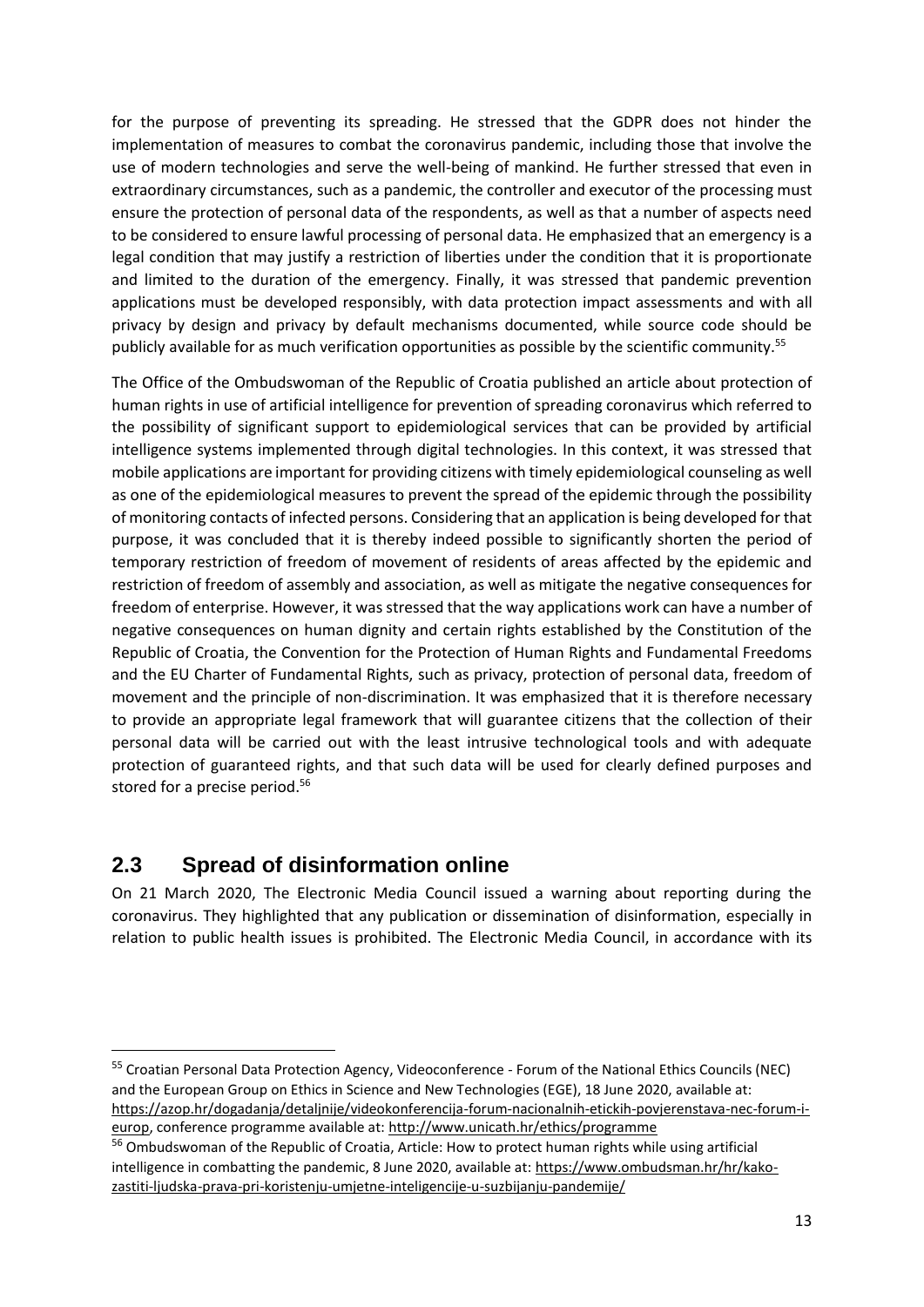competence, sanction such behaviour taking into account the principle of proportionality and protection of the public interest<sup>57</sup>.

After the coronavirus outbreak in Croatia, citizens of the Republic of Croatia witnessed a number of disinformation related to COVID-19. One of the first pieces of disinformation was that the City of Zagreb will be quarantined in less than 24 hours, inviting all citizens to buy as much as stock as they need for the next few days. After fake news began to spread on social media, on 11 March, the government spokesperson Marko Milić replied that this is false information and called on citizens not to fall prey to inaccurate and malicious announcements. The Government and the Civil Protection Headquarters highlighted that they regularly and timely inform the Croatian public about all measures being taken to combat the coronavirus pandemic<sup>58</sup> and the Ministry of Interior stated that the competent authorities are working on investigation and would perform all necessary actions in order to combat disinformation<sup>59</sup>.

On March 19, after lockdown entered into force a malicious email began to spread in Croatia. It was a global phishing campaign trying to take advantage of the coronavirus epidemic through emails and persuade users to run malicious code on their computer. Citizens were receiving a message on their email addresses entitled "An important COVID-19 update for our community" and the alleged sender was the World Health Organization. The fake message contained warnings from health centers, information on the spread of the virus, advice from experts on protection against infection, analysis of the impact of the virus on the economic sector or other areas, offers to invest in "medicines" etc. The fraudsters even included an attachment entitled Covid-19.img, which was the most dangerous part of the message. The Ministry of Interior stated that the analysis found that downloading the aforementioned .img file saves a malicious executable file "Agent Tesla" Trojan. It is a well-known type of Trojan horse that downloads all the data from users' computers and sends it to the attacker. The Ministry of Interior issued a warning to citizens not to fall prey to such messages<sup>60</sup>.

Furthermore, according to information available in the media, a 29-year old woman was posting disinformation through social media about the situation at the Pula Hospital claiming she had information on the number of patients in the Vrsar area. She also depicted the catastrophic situation in the hospital in Pula, people in respirators and sick children. In addition, she gave people various advice related to coronavirus. She represented herself as a doctor in Pula Hospital. Later it was found out that she is not a doctor and had nothing to do with the health system. Police filed an indictment against her for disturbing the public and spreading disinformation through social media<sup>61</sup>.

1

<sup>&</sup>lt;sup>57</sup> The Electronic Media Council, Warning by the Electronic Media Council of reporting during the coronavirus pandemic, 21 March 2020, link available at: [https://www.aem.hr/vijesti/upozorenje-vijeca-za-elektronicke](https://www.aem.hr/vijesti/upozorenje-vijeca-za-elektronicke-medije-svim-elektronickim-medijima-u-republici-hrvatskoj/)[medije-svim-elektronickim-medijima-u-republici-hrvatskoj/](https://www.aem.hr/vijesti/upozorenje-vijeca-za-elektronicke-medije-svim-elektronickim-medijima-u-republici-hrvatskoj/)

<sup>58</sup> The Government of the Republic of Croatia, Article: "A video with disinformation about Zagreb in quarantine is spreading on social networks", 11 March 2020, article available at: [https://vlada.gov.hr/vijesti/drustvenim](https://vlada.gov.hr/vijesti/drustvenim-mrezama-siri-se-snimka-s-laznom-informacijom-o-zagrebu-u-karanteni/28969)[mrezama-siri-se-snimka-s-laznom-informacijom-o-zagrebu-u-karanteni/28969](https://vlada.gov.hr/vijesti/drustvenim-mrezama-siri-se-snimka-s-laznom-informacijom-o-zagrebu-u-karanteni/28969)

<sup>&</sup>lt;sup>59</sup> Telegram.hr, Article "Minister Ćorić was upset by the fake video about the quarantine circulating around: "People who do that are idiots", 12 March 2020, link available at: [https://www.telegram.hr/politika](https://www.telegram.hr/politika-kriminal/ministra-corica-uzrujala-je-lazna-snimka-o-karanteni-koja-kruzi-okolo-ljudi-koji-to-rade-su-idioti/)[kriminal/ministra-corica-uzrujala-je-lazna-snimka-o-karanteni-koja-kruzi-okolo-ljudi-koji-to-rade-su-idioti/](https://www.telegram.hr/politika-kriminal/ministra-corica-uzrujala-je-lazna-snimka-o-karanteni-koja-kruzi-okolo-ljudi-koji-to-rade-su-idioti/)

<sup>&</sup>lt;sup>60</sup> Ministry of Interior, Article "Caution: phishing campaigns exploit fears of the COVID-19 epidemic", 19 March 2020, link available at: [https://mup.gov.hr/vijesti/oprez-phishing-kampanje-iskoristavaju-strah-od-epidemije](https://mup.gov.hr/vijesti/oprez-phishing-kampanje-iskoristavaju-strah-od-epidemije-covid-19/286107)[covid-19/286107](https://mup.gov.hr/vijesti/oprez-phishing-kampanje-iskoristavaju-strah-od-epidemije-covid-19/286107)

 $61$  Telegram.hr, Article: "Istrian police have discovered a woman who pretended to be a doctor on Facebook and spread lies about the coronavirus", 1 April 2020, link available at: [https://www.telegram.hr/politika](https://www.telegram.hr/politika-kriminal/otkrivena-je-zena-koja-je-na-facebooku-glumila-da-je-lijecnica-koja-radi-u-pulskoj-bolnici-i-sirila-lazi-o-koroni/)[kriminal/otkrivena-je-zena-koja-je-na-facebooku-glumila-da-je-lijecnica-koja-radi-u-pulskoj-bolnici-i-sirila-lazi](https://www.telegram.hr/politika-kriminal/otkrivena-je-zena-koja-je-na-facebooku-glumila-da-je-lijecnica-koja-radi-u-pulskoj-bolnici-i-sirila-lazi-o-koroni/)[o-koroni/](https://www.telegram.hr/politika-kriminal/otkrivena-je-zena-koja-je-na-facebooku-glumila-da-je-lijecnica-koja-radi-u-pulskoj-bolnici-i-sirila-lazi-o-koroni/)